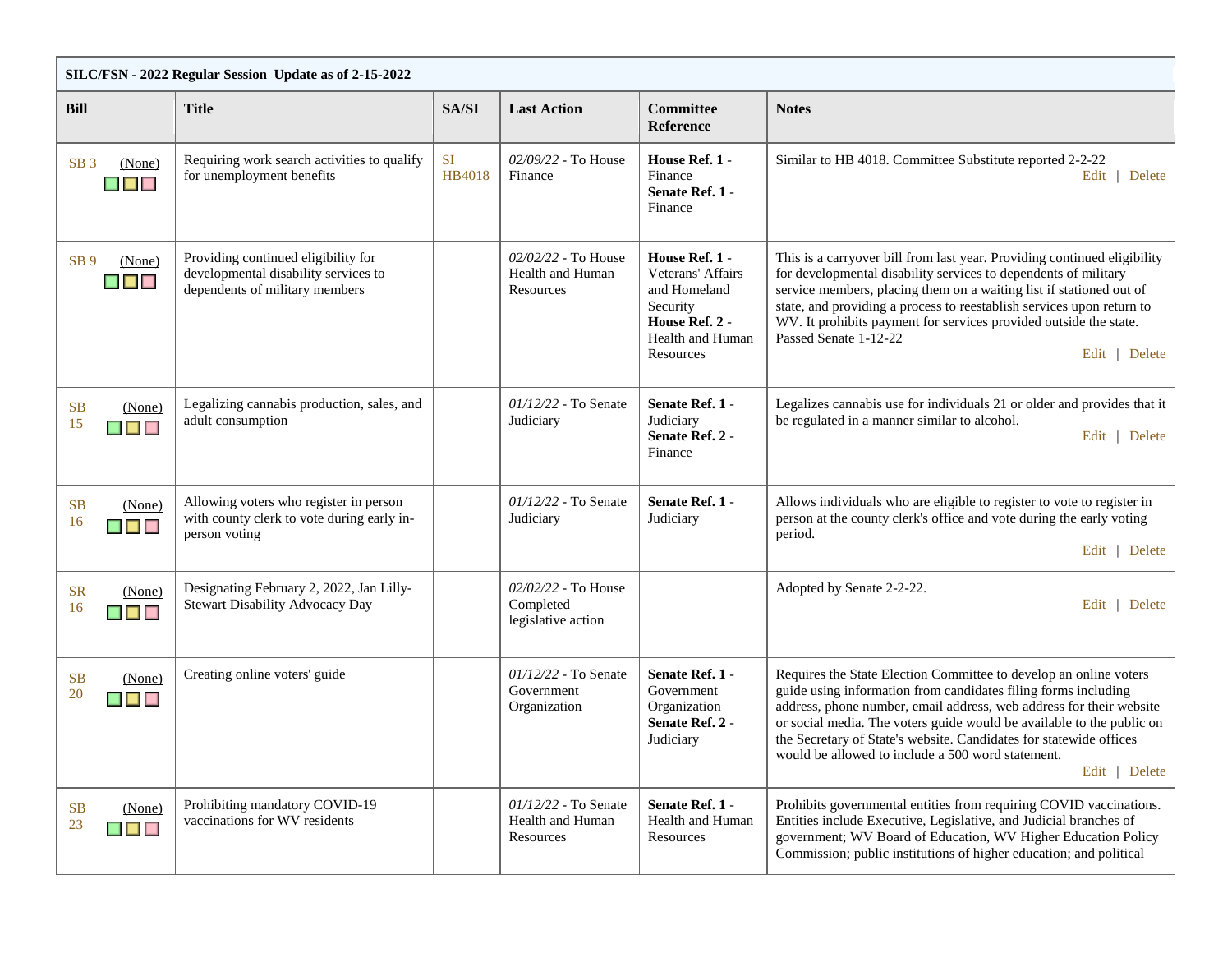|                                             |                                                                                                                        |              |                                                       |                                                                                  | subdivisions for employment, participation in activities, and<br>attendance at events.<br>Edit   Delete                                                                                                                                                                                                                                                                                                                                                                                                                                                                                                                                                                                                                                                   |
|---------------------------------------------|------------------------------------------------------------------------------------------------------------------------|--------------|-------------------------------------------------------|----------------------------------------------------------------------------------|-----------------------------------------------------------------------------------------------------------------------------------------------------------------------------------------------------------------------------------------------------------------------------------------------------------------------------------------------------------------------------------------------------------------------------------------------------------------------------------------------------------------------------------------------------------------------------------------------------------------------------------------------------------------------------------------------------------------------------------------------------------|
| SB<br>(None)<br>32<br>$\blacksquare$        | Permitting medical marijuana be<br>prescribed in edible form                                                           | SI<br>HB4744 | 01/12/22 - To Senate<br>Health and Human<br>Resources | Senate Ref. 1 -<br>Health and Human<br>Resources                                 | Will allow medical cannabis to be provided and used in an edible<br>form. Prohibits edible forms that look like animals or other shapes<br>that children would be attracted to.<br>Edit   Delete                                                                                                                                                                                                                                                                                                                                                                                                                                                                                                                                                          |
| <b>SB</b><br>(None)<br>37<br>$\blacksquare$ | Removing Hepatitis B vaccine from list of<br>compulsory immunizations                                                  |              | 01/12/22 - To Senate<br>Health and Human<br>Resources | Senate Ref. 1 -<br>Health and Human<br>Resources                                 | To remove the hepatitis B vaccine from the vaccines mandated by<br>this state or required for admission to a public, private, and parochial<br>school in this state or a state-regulated child care center.<br>Edit   Delete                                                                                                                                                                                                                                                                                                                                                                                                                                                                                                                              |
| <b>SB</b><br>(None)<br>40<br>$\blacksquare$ | Prohibiting insurance coverage from<br>requiring prior authorization for tests to<br>stage cancer                      |              | 01/17/22 - To House<br>Health and Human<br>Resources  | House Ref. 1 -<br>Health and Human<br>Resources<br>House Ref. 2 -<br>Finance     | Prohibiting insurance and managed health plans from requiring prior<br>authorization for tests to stage cancer.<br>Edit   Delete                                                                                                                                                                                                                                                                                                                                                                                                                                                                                                                                                                                                                          |
| <b>SB</b><br>(None)<br>41<br>$\blacksquare$ | Allowing certain schools with enrollment<br>of 25 or fewer students to operate as<br>nonpublic micro-school            |              | 01/12/22 - To Senate<br>Education                     | Senate Ref. 1 -<br>Education                                                     | Would allow any private, parochial, or church school with an<br>enrollment of 25 or fewer students may elect to operate as a<br>nonpublic micro-school - must have a governing board with a<br>majority of members who are parents or legal guardians of students<br>who are enrolled in the school - must annually notify the county<br>board that it is operating the micro school - Attendance will satisfy<br>the requirements of compulsory school attendance - must annually<br>obtain an academic assessment of students for the previous year.<br>Edit   Delete                                                                                                                                                                                   |
| <b>SB</b><br>(None)<br>43<br>$\blacksquare$ | Allowing parents to decline required<br>medication administered to newborns                                            |              | 01/12/22 - To Senate<br>Health and Human<br>Resources | Senate Ref. 1 -<br>Health and Human<br>Resources<br>Senate Ref. 2 -<br>Judiciary | Permit parents or legal guardians of newborn children to refuse<br>medication that has been mandated for newborns for the prevention<br>of inflammation of the eyes - requires that parents and legal<br>guardians be made aware of the dangers of not receiving the<br>otherwise required medication, that notation be made in medical<br>records, limits medical malpractice and liability, prohibits a refusal<br>by the parents or legal guardian from being admissible in certain<br>legal actions or investigations of the parents and legal guardians,<br>prohibits discipline or penalties to certain health care professionals<br>when a parent or legal guardian has refused or declined the otherwise<br>mandated medication.<br>Edit   Delete |
| <b>SB</b><br>(None)<br>45<br>$\blacksquare$ | Prohibiting certain divisive acts from<br>school curriculum, state agencies, and any<br>groups receiving state funding |              | 01/12/22 - To Senate<br>Education                     | Senate Ref. 1 -<br>Education<br>Senate Ref. 2 -<br>Judiciary                     | To prohibit race or sex scapegoating, race or sex stereotyping,<br>discriminatory "divisive acts" in the workplace, the teaching of<br>"divisive acts" in West Virginia schools, and to prohibit state funding<br>to agencies who promote "divisive acts."<br>Edit   Delete                                                                                                                                                                                                                                                                                                                                                                                                                                                                               |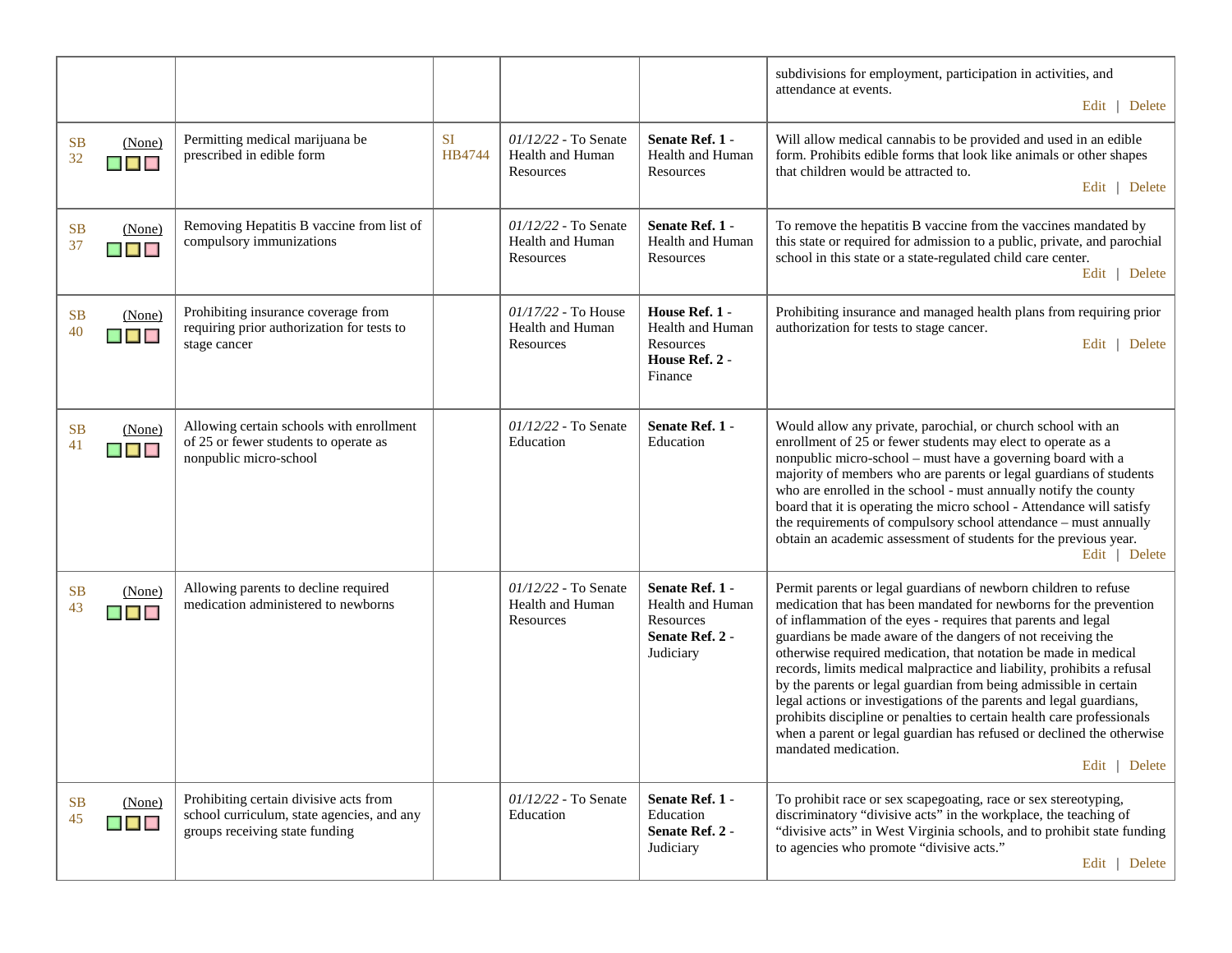| (None)<br><b>SB</b><br>46<br>$\blacksquare$                | Exempting Social Security benefits from<br>personal income tax                                        | $01/12/22$ - To Senate<br>Finance                            | Senate Ref. 1 -<br>Finance                                                            | Adds to the bill that passed last year that for taxable years beginning<br>on or after January 1, 2023, this deduction is allowed without any<br>income restrictions.<br>Edit   Delete                                                                                                                                                                                                                                                                                                               |
|------------------------------------------------------------|-------------------------------------------------------------------------------------------------------|--------------------------------------------------------------|---------------------------------------------------------------------------------------|------------------------------------------------------------------------------------------------------------------------------------------------------------------------------------------------------------------------------------------------------------------------------------------------------------------------------------------------------------------------------------------------------------------------------------------------------------------------------------------------------|
| <b>SB</b><br>(None)<br>47<br>$\blacksquare$                | Creating crime for being under influence<br>of controlled substance unless specifically<br>prescribed | 01/12/22 - To Senate<br>Judiciary                            | Senate Ref. 1 -<br>Judiciary                                                          | Adds "use, consume or be under the influence of" as unlawful for<br>controlled substances without a prescription.<br>Edit   Delete                                                                                                                                                                                                                                                                                                                                                                   |
| <b>SB</b><br>(None)<br>58<br>$\blacksquare$ $\blacksquare$ | Requiring certain movie theaters to<br>provide open captioning during certain<br>showings             | $01/12/22$ - To Senate<br>Economic<br>Development            | Senate Ref. 1 -<br>Economic<br>Development<br>Senate Ref. 2 -<br>Judiciary            | To require exhibitors of motion pictures who operate two or more<br>theatres in more than one location in this state to provide open<br>captioning during at least two showings per week of each motion<br>picture that is produced and offered with open captioning.<br>Edit   Delete                                                                                                                                                                                                               |
| <b>SB</b><br>(None)<br>60<br>$\blacksquare$                | Allowing BOE create and provide course<br>in family and consumer sciences in<br>secondary schools     | $01/25/22$ - To House<br>Education                           | House Ref. 1 -<br>Education<br>Senate Ref. 1 -<br>Education                           | To better prepare students as independent human beings by teaching<br>them to perform everyday activities such as cooking, sewing, house<br>cleaning, minor home repair, budgeting, and time management.<br>Passed Senate 1-24-22<br>Edit   Delete                                                                                                                                                                                                                                                   |
| <b>SB</b><br>(None)<br>66<br>$\blacksquare$                | Establishing 80 miles per hour speed limit<br>on state highways                                       | 01/12/22 - To Senate<br>Transportation and<br>Infrastructure | Senate Ref. 1 -<br>Transportation and<br>Infrastructure<br>Senate Ref. 2 -<br>Finance | Establishes a speed limit of 80 miles per hour on interstate highways<br>and four-lane limited access highways in this state except through<br>city limits.<br>Edit   Delete                                                                                                                                                                                                                                                                                                                         |
| <b>SB</b><br>(None)<br>81<br>$\blacksquare$ $\blacksquare$ | Repealing WV Workplace Freedom Act                                                                    | 01/12/22 - To Senate<br>Workforce                            | Senate Ref. 1 -<br>Workforce<br>Senate Ref. 2 -<br>Judiciary                          | To repeal the "right-to-work" legislation from 2016.<br>Edit   Delete                                                                                                                                                                                                                                                                                                                                                                                                                                |
| <b>SB</b><br>(None)<br>85<br>$\blacksquare$                | Changing simple possession of marijuana<br>from misdemeanor crime to civil<br>violation               | $01/12/22$ - To Senate<br>Judiciary                          | Senate Ref. 1 -<br>Judiciary                                                          | Provides that possession of less than 15 grams of marijuana is subject<br>to a civil penalty of no more than \$25 and any violation thereof<br>constitutes a civil offense.<br>Edit   Delete                                                                                                                                                                                                                                                                                                         |
| <b>SB</b><br>(None)<br>86<br>▉▉▉                           | Creating criminal offense of sexual<br>extortion                                                      | $02/16/22$ - To Senate<br>On 3rd reading<br>3rd Reading      | Senate Ref. 1 -<br>Judiciary<br>Senate Ref. 2 -<br>Finance                            | Sexual extortion $-$ a new criminal offense $-$ a person holding a<br>position of trust, supervisory authority, or disciplinary power over<br>another person who knowingly or intentionally coerces, threatens<br>with the purpose to engage in sexual contact, or to engage, produce,<br>or distribute sexually explicit conduct of the other person -<br>establishes sexual extortion as a felony and upon conviction, the<br>person shall be imprisoned in a state correctional facility not less |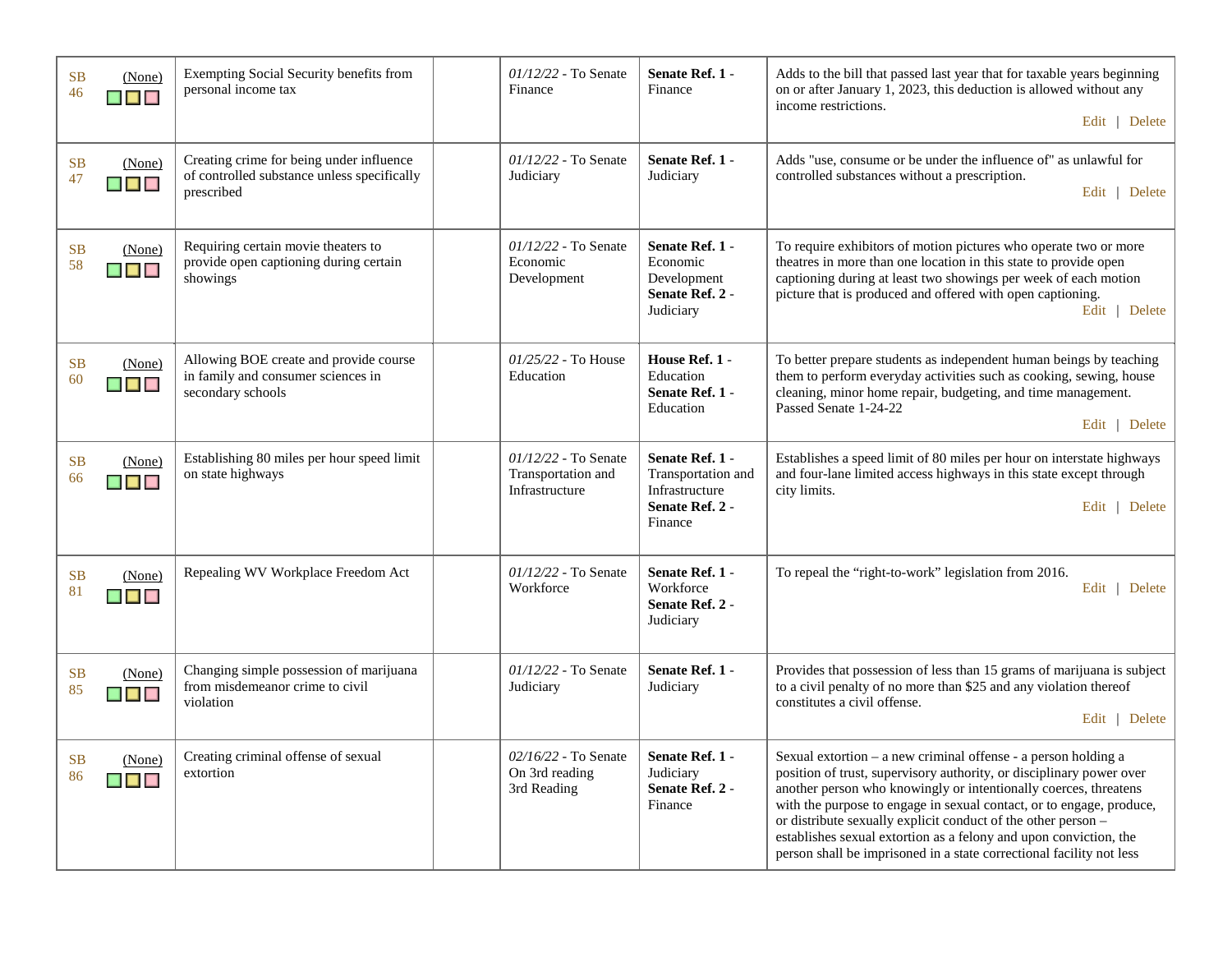|                                                                            |                                                                                                        |                                                              |                                                                                  | than one nor more than five years. Committee Substitute reported by<br>Judiciary 1-31-22.<br>Edit   Delete                                                                                                                                                                                                                                                                                     |
|----------------------------------------------------------------------------|--------------------------------------------------------------------------------------------------------|--------------------------------------------------------------|----------------------------------------------------------------------------------|------------------------------------------------------------------------------------------------------------------------------------------------------------------------------------------------------------------------------------------------------------------------------------------------------------------------------------------------------------------------------------------------|
| SB<br>(None)<br>90<br>$\blacksquare$                                       | Limiting penalty for possession of<br>marijuana to no more than \$1,000 without<br>confinement         | 01/12/22 - To Senate<br>Judiciary                            | Senate Ref. 1 -<br>Judiciary                                                     | Add a note.                                                                                                                                                                                                                                                                                                                                                                                    |
| SB<br>(None)<br>103<br>$\blacksquare$                                      | Creating Closed Captioning Act                                                                         | $01/12/22$ - To Senate<br>Government<br>Organization         | Senate Ref. 1 -<br>Government<br>Organization                                    | Provides that televisions in public areas for use by the general public<br>must have closed captioning activated (if the television includes that<br>feature) at all times and reasonable effort must be made to prevent<br>individuals for deactivating the closed captioning. In areas with<br>multiple televisions, at least one must have closed captioning<br>activated.<br>Edit   Delete |
| <b>SB</b><br>(None)<br>127<br>$\blacksquare$ $\blacksquare$ $\blacksquare$ | Allowing certain motorcycle operators to<br>ride without helmet                                        | 01/12/22 - To Senate<br>Transportation and<br>Infrastructure | Senate Ref. 1 -<br>Transportation and<br>Infrastructure                          | Provides that individuals age 21 or older may operate or be a<br>passenger on a motorcycle if they have held a valid motorcycle<br>operators license for at least two years.<br>Edit   Delete                                                                                                                                                                                                  |
| SB<br>(None)<br>139<br>$\blacksquare$ $\blacksquare$                       | Prohibiting smoking in vehicle when<br>minor 16 or younger is present                                  | 01/28/22 - To Senate<br>Judiciary                            | Senate Ref. 1 -<br>Health and Human<br>Resources<br>Senate Ref. 2 -<br>Judiciary | Makes smoking in a vehicle when a minor age 16 or younger is<br>present a misdemeanor with a \$25 fine. Reported out of Health and<br>Human Resources 1-28-22<br>Edit   Delete                                                                                                                                                                                                                 |
| <b>SB</b><br>(None)<br>143<br>$\blacksquare$ $\blacksquare$                | Relating to tax credit for disabled veterans<br>for lifetime hunting, trapping, and fishing<br>license | $01/12/22$ - To Senate<br><b>Natural Resources</b>           | Senate Ref. 1 -<br><b>Natural Resources</b><br>Senate Ref. 2 -<br>Finance        | Provides a one-time tax credit for full-time, active-duty veterans at<br>least 50% disabled for the cost of a lifetime hunting and fishing<br>license.<br>Edit   Delete                                                                                                                                                                                                                        |
| <b>SB</b><br>(None)<br>148<br><b>THE REAL</b>                              | Prohibiting racial discrimination based on<br>certain hair textures and hairstyles                     | 01/12/22 - To Senate<br>Workforce                            | Senate Ref. 1 -<br>Workforce<br>Senate Ref. 2 -<br>Judiciary                     | Prohibits discrimination based on hair textures and hair styles<br>associated with a certain race including braids, locks, and twists.<br>Edit   Delete                                                                                                                                                                                                                                        |
| SB (None)<br>156<br>$\blacksquare$                                         | Prohibiting unlawful discriminatory<br>practices covered by Human Rights Act<br>and Fair Housing Act   | $01/12/22$ - To Senate $\vert$<br>Judiciary                  | Senate Ref. 1 -<br>Judiciary                                                     | Adds sexual orientation, gender identity, and familial status to the<br>Human Rights Act and the Fair Housing Act and prohibits<br>discrimination based on those factors.<br>Delete<br>Edit $\vert$                                                                                                                                                                                            |
| <b>SB</b><br>(None)<br>162<br>$\blacksquare$ $\blacksquare$                | Relating to mobility impairment<br>identifying documents                                               | 01/12/22 - To Senate<br>Transportation and<br>Infrastructure | Senate Ref. 1 -<br>Transportation and<br>Infrastructure                          | Adds "dashboard card" to the formats for a permit to park in<br>designated accessible parking spaces.<br>Edit   Delete                                                                                                                                                                                                                                                                         |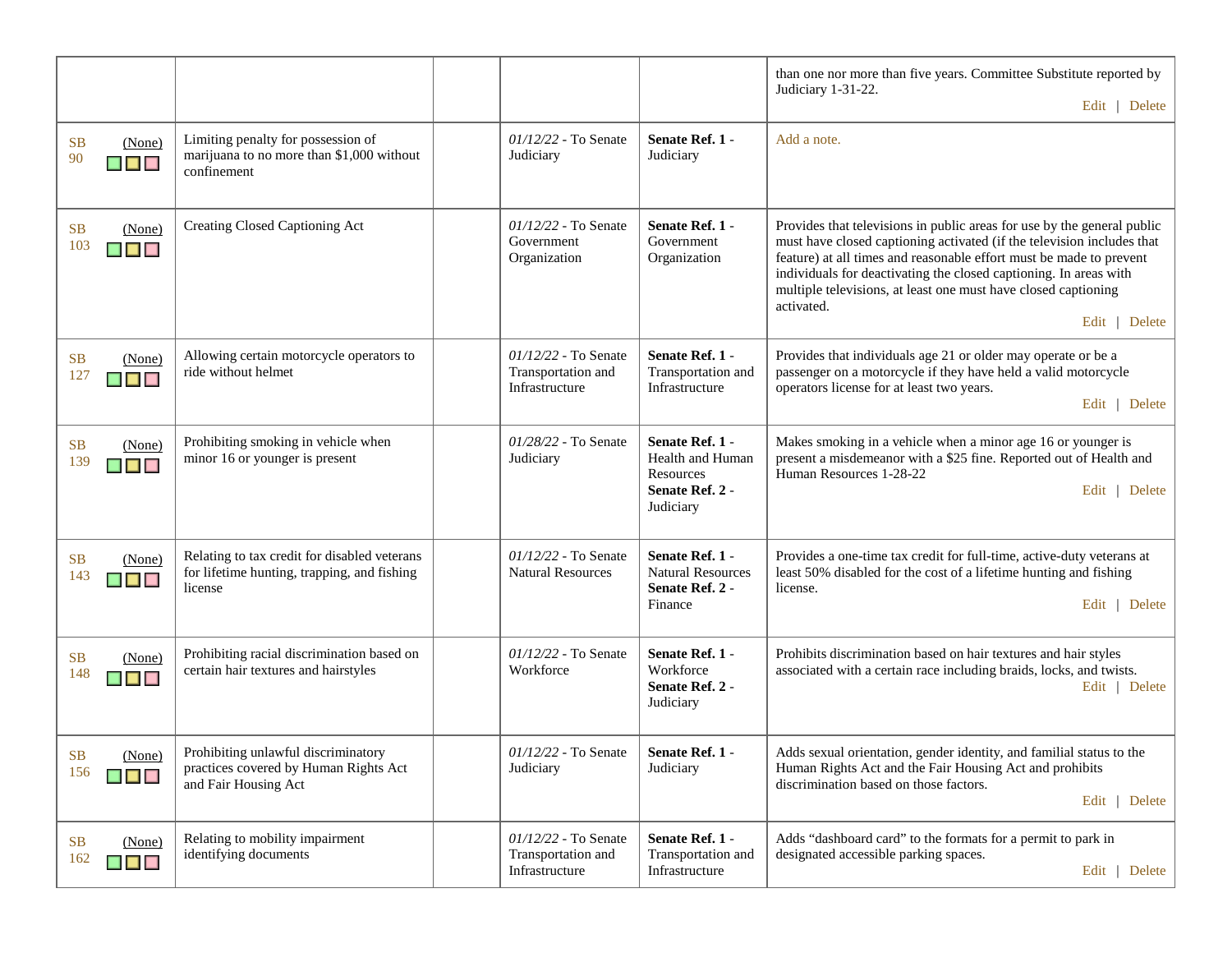|                                                             |                                                                                      |                                                    | Senate Ref. 2 -<br>Finance                                                  |                                                                                                                                                                                                                                                                                                                                                                                                                                                                                                                                                                                                              |
|-------------------------------------------------------------|--------------------------------------------------------------------------------------|----------------------------------------------------|-----------------------------------------------------------------------------|--------------------------------------------------------------------------------------------------------------------------------------------------------------------------------------------------------------------------------------------------------------------------------------------------------------------------------------------------------------------------------------------------------------------------------------------------------------------------------------------------------------------------------------------------------------------------------------------------------------|
| <b>SB</b><br>(None)<br>167<br>▉▉▉                           | Implementing trauma-informed practices<br>in schools                                 | $01/12/22$ - To Senate<br>Education                | Senate Ref. 1 -<br>Education                                                | Requires the State Board of Education to implement trauma informed<br>practices for a schools K-12.<br>Edit   Delete                                                                                                                                                                                                                                                                                                                                                                                                                                                                                         |
| SB<br>(None)<br>168<br>▉▉                                   | Establishing vocational-technical<br>programs in middle schools                      | 01/12/22 - To Senate<br>Education                  | Senate Ref. 1 -<br>Education<br>Senate Ref. 2 -<br>Finance                  | Requires county boards of education to establish and maintain<br>vocational technical education programs in middle schools by the<br>2022-2023 school year.<br>Edit   Delete                                                                                                                                                                                                                                                                                                                                                                                                                                 |
| <b>SB</b><br>(None)<br>169<br>▉▊▊                           | Prohibiting insurers from denying<br>coverage as result of pre-existing<br>condition | 01/12/22 - To Senate<br>Banking and<br>Insurance   | Senate Ref. 1 -<br>Banking and<br>Insurance<br>Senate Ref. 2 -<br>Judiciary | Requires insurers of accident and sickness insurance to cover all<br>applicants regardless of pre-existing conditions.<br>Edit   Delete                                                                                                                                                                                                                                                                                                                                                                                                                                                                      |
| <b>SB</b><br>(None)<br>175<br>▉▉▉                           | Ensuring coverage for residents with pre-<br>existing conditions                     | $01/12/22$ - To Senate<br>Banking and<br>Insurance | Senate Ref. 1 -<br>Banking and<br>Insurance<br>Senate Ref. 2 -<br>Judiciary | Provides that no health insurance policy may be issued with a pre-<br>existing condition limitation and that the policy may not be cancelled<br>due to claims experiences.<br>Edit   Delete                                                                                                                                                                                                                                                                                                                                                                                                                  |
| <b>SB</b><br>(None)<br>176<br>$\blacksquare$                | Relating to insurance coverage for<br>insulin                                        | 01/12/22 - To Senate<br>Banking and<br>Insurance   | Senate Ref. 1 -<br>Banking and<br>Insurance<br>Senate Ref. 2 -<br>Finance   | Caps the cost to an insured person for insulin, regardless of type, at<br>\$100 per 30-day supply.<br>Edit   Delete                                                                                                                                                                                                                                                                                                                                                                                                                                                                                          |
| <b>SB</b><br>(None)<br>178<br>$\blacksquare$ $\blacksquare$ | Relating to vocational and technical<br>education programs                           | 01/12/22 - To Senate<br>Education                  | Senate Ref. 1 -<br>Education<br>Senate Ref. 2 -<br>Finance                  | EDGE program - State Board of Education, Council for Community<br>& Technical College Education, & Department of Commerce to<br>coordinate efforts on careers following graduation - details<br>opportunities for obtaining articulated credits, give county school<br>districts responsibility for dissemination of information on the EDGE<br>program and requires Vocational and Technical Education Pilot<br>program for middle schools – includes certification and monitoring –<br>provides for a \$250 incentive per student that graduates with<br>Governor's Workforce Credential.<br>Edit   Delete |
| <b>SB</b><br>(None)<br>179<br>$\blacksquare$                | Authorizing small private employers to<br>buy-in to PEIA                             | $01/12/22$ - To Senate<br>Banking and<br>Insurance | Senate Ref. 1 -<br>Banking and<br>Insurance                                 | For employers with 25 employees or less, who work no less than 20<br>hours per week, to buy-in to PEIA – for employees and dependents –<br>participation for a minimum of 3 years. This would include CILs.                                                                                                                                                                                                                                                                                                                                                                                                  |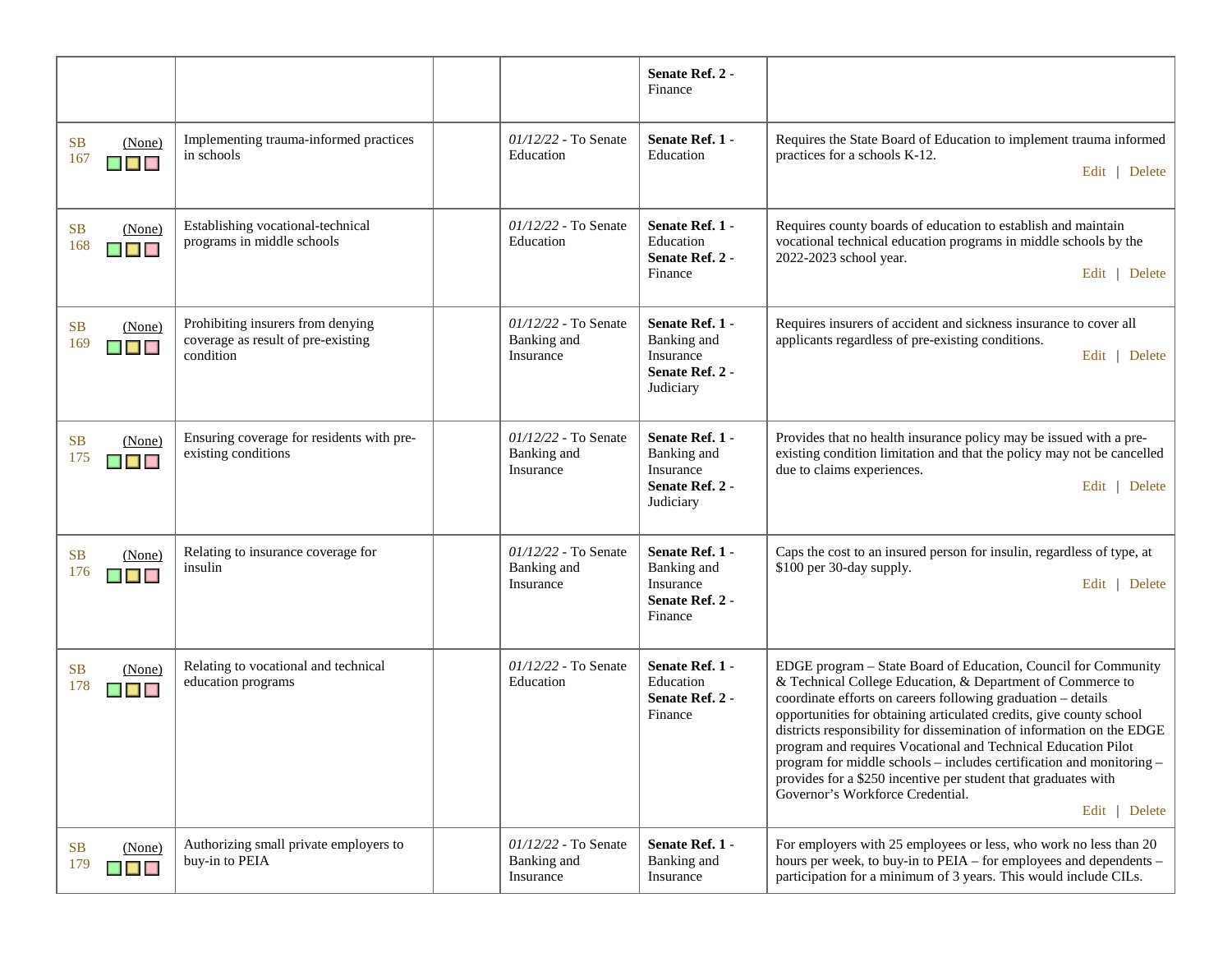|                                                                            |                                                                                                                          |              |                                                                | Senate Ref. 2 -<br>Finance                                                            | Edit   Delete                                                                                                                                                                                                                                                                                                                                                                                                                                                                                                                           |
|----------------------------------------------------------------------------|--------------------------------------------------------------------------------------------------------------------------|--------------|----------------------------------------------------------------|---------------------------------------------------------------------------------------|-----------------------------------------------------------------------------------------------------------------------------------------------------------------------------------------------------------------------------------------------------------------------------------------------------------------------------------------------------------------------------------------------------------------------------------------------------------------------------------------------------------------------------------------|
| <b>SB</b><br>(None)<br>180<br>▉▊▊                                          | Removing requirement that determination<br>of medical stability be found prior to<br>admission to mental health facility |              | $01/12/22$ - To Senate<br><b>Health and Human</b><br>Resources | Senate Ref. 1 -<br><b>Health and Human</b><br>Resources                               | Provides that a physical examination may be provided to an<br>individual after admission to a mental health facility but not required<br>prior to admission.<br>Edit   Delete                                                                                                                                                                                                                                                                                                                                                           |
| SB<br>(None)<br>181<br>▆▆▆                                                 | Creating Core Behavioral Health Crisis<br>Services System                                                                |              | $02/02/22$ - To Senate<br>Finance                              | Senate Ref. 1 -<br>Health and Human<br>Resources<br>Senate Ref. 2 -<br>Finance        | Provides for designation of crisis hotline center or centers to operate<br>24 hours a day, 7 days a week, that have an active agreement with<br>the National Suicide Prevention Lifeline - establishes a statewide<br>fund and a statewide fee for subscribers of commercial mobile and/or<br>IP enabled voice services - requires data collection and other<br>services including follow-up services - includes rulemaking and<br>annual report. Committee Substitute reported by Health & Human<br>Resources 1-12-22<br>Edit   Delete |
| SB<br>(None)<br>182<br>▉▉▉                                                 | Prohibiting teaching of divisive acts and<br>critical race theory in public schools                                      |              | $01/12/22$ - To Senate<br>Education                            | Senate Ref. 1 -<br>Education<br>Senate Ref. 2 -<br>Judiciary                          | Prohibiting education on "divisive acts" and "critical race theory" in<br>WV public and charter schools.<br>Edit   Delete                                                                                                                                                                                                                                                                                                                                                                                                               |
| <b>SB</b><br>(None)<br>188<br>▄▗▄▗                                         | Creating WV Children's Vision Act                                                                                        |              | $01/12/22$ - To Senate<br>Education                            | Senate Ref. 1 -<br>Education<br>Senate Ref. 2 -<br>Finance                            | Requires proof of a vision examination before enrollment in public<br>or private preschool, school, or head start program.<br>Edit   Delete                                                                                                                                                                                                                                                                                                                                                                                             |
| <b>SB</b><br>(None)<br>193<br>$\blacksquare$ $\blacksquare$ $\blacksquare$ | Prohibiting charging fee for parking in<br>accessible parking space bearing<br>international symbol of access            |              | $01/12/22$ - To Senate<br>Transportation and<br>Infrastructure | Senate Ref. 1 -<br>Transportation and<br>Infrastructure<br>Senate Ref. 2 -<br>Finance | Prohibits public entities from installing parking meter in designated<br>accessible parking space including state, county, and municipal<br>buildings and facilities, places of public accommodation, and<br>commercial facilities.<br>Edit   Delete                                                                                                                                                                                                                                                                                    |
| <b>SB</b><br>(None)<br>195<br>$\blacksquare$ $\blacksquare$ $\blacksquare$ | Expanding early childhood education<br>programs to three-year-old children                                               | SI<br>HB4732 | $01/12/22$ - To Senate<br>Education                            | Senate Ref. 1 -<br>Education<br>Senate Ref. 2 -<br>Finance                            | Allows, at the discretion of each county board of education, early<br>childhood education programs to establish program for three-year-<br>olds beginning school year 2022-2023.<br>Edit   Delete                                                                                                                                                                                                                                                                                                                                       |
| SB<br>(None)<br>197<br>$\blacksquare$ $\blacksquare$ $\blacksquare$        | Drug testing of legislators                                                                                              |              | $01/12/22$ - To Senate<br>Judiciary                            | Senate Ref. 1 -<br>Judiciary                                                          | Requires drug test of all legislators by December 31st annually,<br>testing for all illegal drugs and legal drugs without prescription.<br>Legislators who are not tested or who do not pass the test may not<br>receive any pay or expense reimbursement.<br>Edit   Delete                                                                                                                                                                                                                                                             |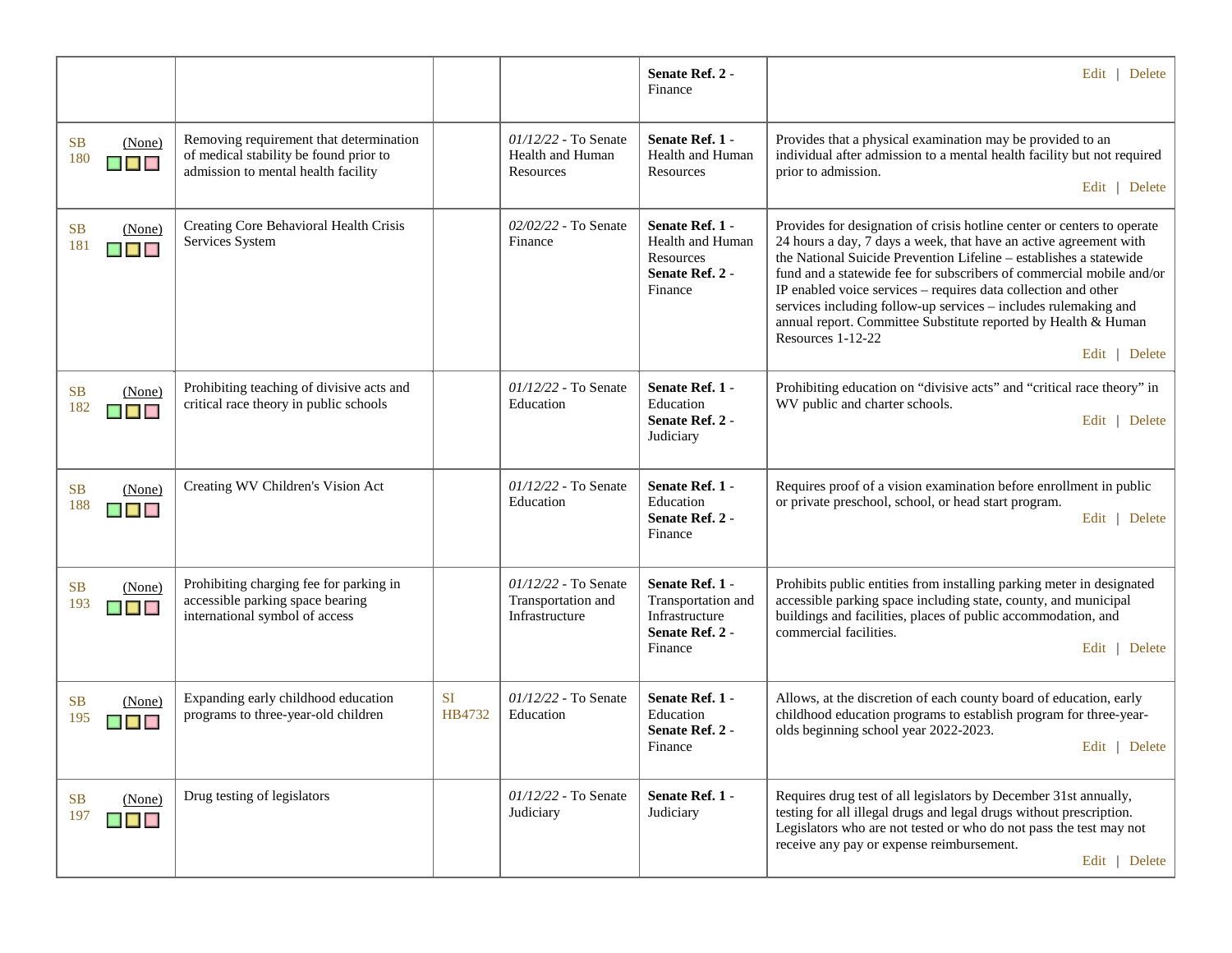| <b>SB</b><br>200 | (None)<br>$\blacksquare$                               | Relating generally to modernization of<br>procedures for voting in public elections | 01/12/22 - To Senate<br>Judiciary                                                        | Senate Ref. 1 -<br>Judiciary<br>Senate Ref. 2 -<br>Finance                       | Changes "handicapped" to "disabled - removes requirement that<br>signature written by the person in the poll book correspond with<br>registration record - requires voters to be encouraged to maintain and<br>update registration and to be informed of any changes that affect<br>voter access and security at least annually - prohibits voter's<br>registration records be deleted solely for failure to vote - allows<br>absentee voting for all voters - allows for designated drop off<br>locations for absentee ballots – requires application for absentee<br>ballot to be sent to all voters no later than 60 days prior to general<br>elections – and requires accessible voting locations.<br>Edit   Delete |
|------------------|--------------------------------------------------------|-------------------------------------------------------------------------------------|------------------------------------------------------------------------------------------|----------------------------------------------------------------------------------|-------------------------------------------------------------------------------------------------------------------------------------------------------------------------------------------------------------------------------------------------------------------------------------------------------------------------------------------------------------------------------------------------------------------------------------------------------------------------------------------------------------------------------------------------------------------------------------------------------------------------------------------------------------------------------------------------------------------------|
| <b>SB</b><br>207 | (None)<br>▉▉▉                                          | Providing earned income tax credit against<br>personal income tax                   | $01/12/22$ - To Senate<br>Finance                                                        | Senate Ref. 1 -<br>Finance                                                       | WV earned income tax credit (EITC), based on the federal EITC, to<br>eliminate personal income tax on low income families - eligible for<br>WV EITC if eligible for federal EITC - the tax credit will be 25% of<br>the federal amount.<br>Edit   Delete                                                                                                                                                                                                                                                                                                                                                                                                                                                                |
| <b>SB</b><br>210 | (None)<br>$\blacksquare$ $\blacksquare$ $\blacksquare$ | Relating to measures Governor may make<br>during state of emergency                 | 01/12/22 - To Senate<br>Government<br>Organization                                       | Senate Ref. 1 -<br>Government<br>Organization<br>Senate Ref. 2 -<br>Judiciary    | State of emergency may not last more than 30 days unless the<br>Governor convenes a special session and a majority of the<br>Legislature approves – may not restrict operation of private business<br>or their employees, religious entities, movement of citizens, social<br>gatherings, or violate the U.S. Constitution, and ends the mask<br>mandate initiated by the Governor in 2020.<br>Edit   Delete                                                                                                                                                                                                                                                                                                            |
| <b>SB</b><br>214 | (None)<br>$\blacksquare$                               | Updating telepsychology compact                                                     | 01/24/22 - To Senate<br>Rereferred to Health<br>and Human<br>Resources on 2nd<br>reading | Senate Ref. 1 -<br><b>Health and Human</b><br>Resources                          | Requires telepsychology provider hold a graduate degree in<br>psychology.<br>Delete<br>Edit                                                                                                                                                                                                                                                                                                                                                                                                                                                                                                                                                                                                                             |
| <b>SB</b><br>217 | (None)<br>$\blacksquare$                               | Allowing private schools option of making<br>vaccinations required for enrollment   | 01/12/22 - To Senate<br>Health and Human<br>Resources                                    | Senate Ref. 1 -<br>Health and Human<br>Resources<br>Senate Ref. 2 -<br>Education | Provides that private, parochial, church schools, or schools of a<br>religious order may require students to be immunized as required by<br>public schools and requires the school maintain annual attendance<br>records of students.<br>  Delete<br>Edit                                                                                                                                                                                                                                                                                                                                                                                                                                                               |
| <b>SB</b><br>236 | (None)<br>m in                                         | Requiring all eligible voters to vote in<br>general election                        | 01/12/22 - To Senate<br>Judiciary                                                        | Senate Ref. 1 -<br>Judiciary                                                     | Directs Secretary of State to develop and implement a program by 1-<br>1-2023 to encourage and require all eligible voters to vote $-$ and by<br>1-1-2023 to have notified every eligible voter of their civic duty to<br>vote and that they will be charged up to \$50 or 8 hours of community<br>service if they fail to vote in any general election without an<br>approved exception.<br>Delete<br>Edit $\vert$                                                                                                                                                                                                                                                                                                     |
| <b>SB</b><br>237 | (None)<br>$\blacksquare$                               | Creating litigation practice license for<br>social workers                          | 01/12/22 - To Senate<br>Health and Human<br>Resources                                    | Senate Ref. 1 -<br>Health and Human<br>Resources                                 | To allow social workers to practice independently (from an attorney)<br>in the courts in juvenile, child abuse, and negligence hearings - and<br>creating a "litigation practice license" for social workers.                                                                                                                                                                                                                                                                                                                                                                                                                                                                                                           |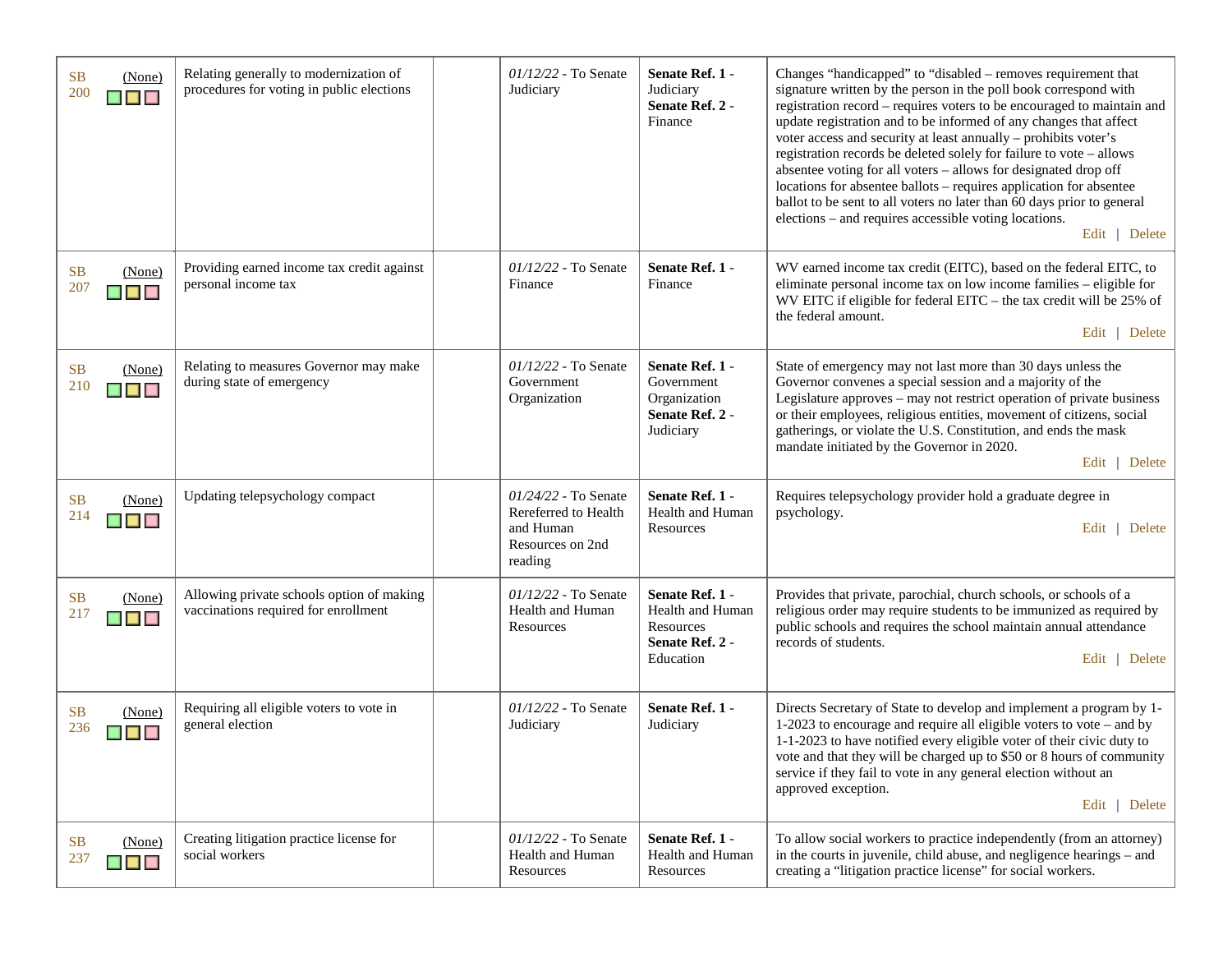|                                              |                                                                                                                          |                     |                                                                | Senate Ref. 2 -<br>Judiciary                                                                                | Edit   Delete                                                                                                                                                                                                                                                                                                                                                                                                                                |
|----------------------------------------------|--------------------------------------------------------------------------------------------------------------------------|---------------------|----------------------------------------------------------------|-------------------------------------------------------------------------------------------------------------|----------------------------------------------------------------------------------------------------------------------------------------------------------------------------------------------------------------------------------------------------------------------------------------------------------------------------------------------------------------------------------------------------------------------------------------------|
| <b>SB</b><br>(None)<br>238<br>$\blacksquare$ | Requiring health insurance coverage for<br>persons with diabetes                                                         |                     | $01/12/22$ - To Senate<br>Banking and<br>Insurance             | Senate Ref. 1 -<br>Banking and<br>Insurance<br>Senate Ref. 2 -<br>Finance                                   | Requiring insurance coverage for non-insulin drugs for people with<br>diabetes and capping the cost to the individual at \$25 per 30 day<br>supply and capping the cost to the individual for equipment and<br>supplies at \$100 per 30 day supply.<br>Edit   Delete                                                                                                                                                                         |
| <b>SB</b><br>(None)<br>240<br>$\blacksquare$ | Permitting all registered voters to vote by<br>absentee ballot                                                           |                     | $01/12/22$ - To Senate<br>Judiciary                            | Senate Ref. 1 -<br>Judiciary<br>Senate Ref. 2 -<br>Finance                                                  | Allowing all registered voters to vote by absentee ballot.<br>Edit   Delete                                                                                                                                                                                                                                                                                                                                                                  |
| <b>SB</b><br>(None)<br>247<br>$\blacksquare$ | Relating to certified community<br>behavioral health clinics                                                             | <b>SI</b><br>HB4374 | $02/16/22$ - To Senate<br>On 1st reading<br>1st Reading        | Senate Ref. 1 -<br>Health and Human<br>Resources<br>Senate Ref. 2 -<br>Finance                              | Requiring the Bureau of Medical Services to seek approval of and<br>implement a Medicaid State Plan amendment to establish community<br>behavioral health clinics with a state certification system. Committee<br>Substitute reported by Health & Human Resources 2-2-22.<br>Edit   Delete                                                                                                                                                   |
| <b>SB</b><br>(None)<br>249<br>$\blacksquare$ | Permitting special registration plates for<br>persons with certain medical conditions                                    |                     | $01/12/22$ - To Senate<br>Transportation and<br>Infrastructure | Senate Ref. 1 -<br>Transportation and<br>Infrastructure<br>Senate Ref. 2 -<br>Health and Human<br>Resources | Permitting special license plate for individuals with medical<br>conditions that may cause erratic behavior - medical certification<br>required.<br>Edit   Delete                                                                                                                                                                                                                                                                            |
| <b>SB</b><br>(None)<br>250<br>$\blacksquare$ | <b>Budget Bill</b>                                                                                                       |                     | $01/12/22$ - To Senate<br>Finance                              | Senate Ref. 1 -<br>Finance                                                                                  | Governor's version.<br>Edit   Delete                                                                                                                                                                                                                                                                                                                                                                                                         |
| <b>SB</b><br>(None)<br>261<br>$\blacksquare$ | Requiring video cameras in certain special<br>education classrooms                                                       |                     | $02/01/22$ - To House<br>Education                             | House Ref. 1 -<br>Education<br>House Ref. 2 -<br>Finance<br>Senate Ref. 1 -<br>Education                    | Requires school principal or other designated school administrator to<br>be the custodian of the camera and to view the video - details who<br>may view and timeframes – requires video to be retained no less that<br>3 months – details who may obtain the video and how – any incident<br>discovered while viewing the video must be reported within 24 hours<br>of viewing. Committee Substitute Passed Senate 1-31-22.<br>Edit   Delete |
| <b>SB</b><br>(None)<br>268<br>$\blacksquare$ | Creating exemption from compulsory<br>school attendance for child who<br>participates in learning pod or micro<br>school |                     | $02/16/22$ - To Senate<br>On 1st reading<br>1st Reading        | Senate Ref. 1 -<br>Education                                                                                | Allowing for learning pods and microschools - defining "learning<br>pod" as a voluntary association of parents choosing to have their<br>children together for elementary or secondary academic studies -<br>defining "microschool" as a school initiated by one or more teachers<br>or an entity to operate a microschhool that charges tuition - both as                                                                                   |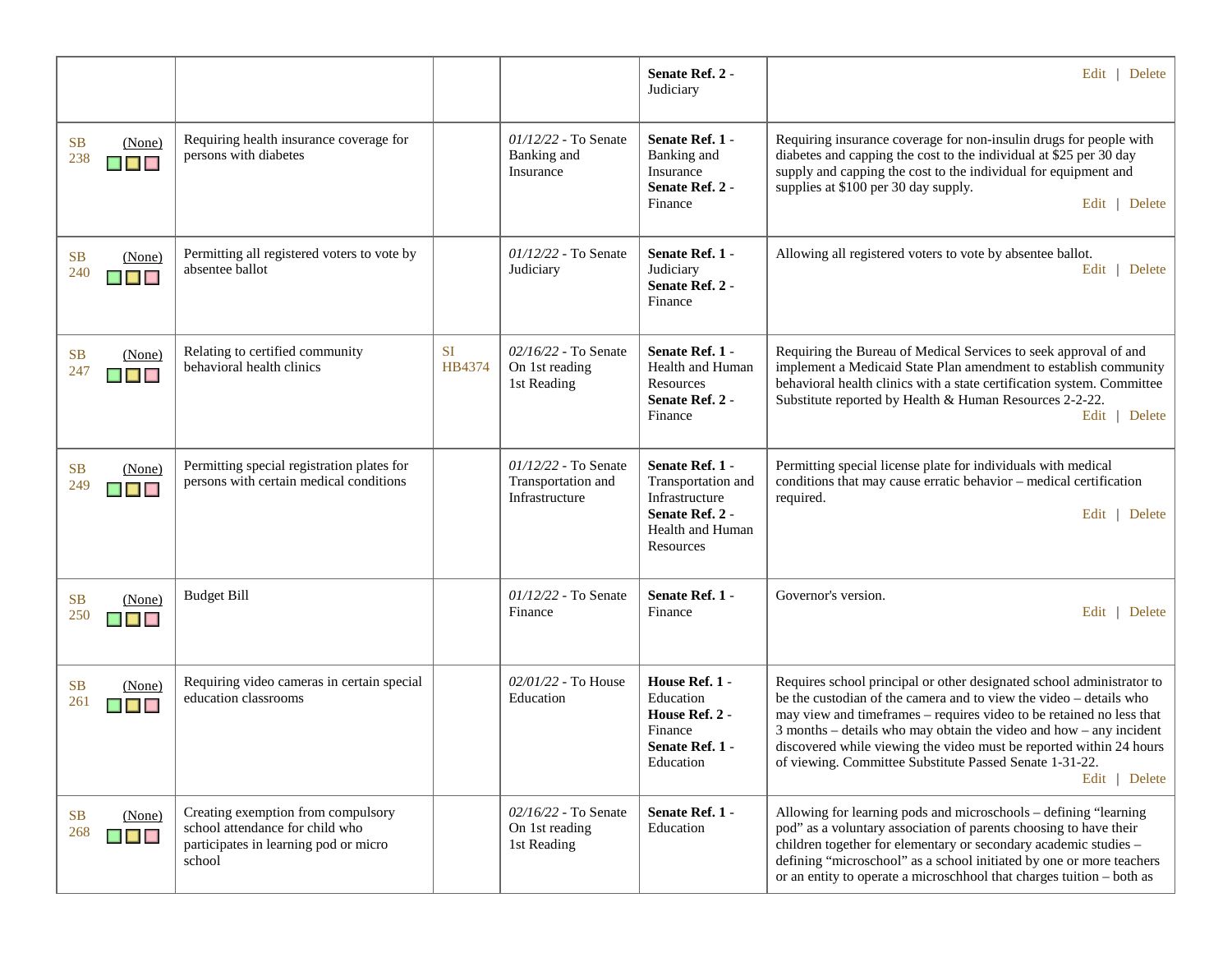|                                                                            |                                                                                                                   |                                                                                   |                                                                                                                                                                                   | alternatives to enrolling in public, private, home school, or learning<br>pod – neither would be subject to any other law relating to<br>education<br>Edit   Delete                                                                                                                                                                                                                                                |
|----------------------------------------------------------------------------|-------------------------------------------------------------------------------------------------------------------|-----------------------------------------------------------------------------------|-----------------------------------------------------------------------------------------------------------------------------------------------------------------------------------|--------------------------------------------------------------------------------------------------------------------------------------------------------------------------------------------------------------------------------------------------------------------------------------------------------------------------------------------------------------------------------------------------------------------|
| <b>SB</b><br>(None)<br>269<br>$\blacksquare$ $\blacksquare$ $\blacksquare$ | Youth Mental Health Protection Act                                                                                | $01/14/22$ - To Senate<br>Health and Human<br>Resources                           | Senate Ref. 1 -<br><b>Health and Human</b><br>Resources<br>Senate Ref. 2 -<br>Judiciary                                                                                           | To protect lesbian, gay, bisexual, and transgender youth from<br>conversion therapy, provides that conversion therapy or referral for<br>such therapy my a mental health provider constitutes unprofessional<br>behavior subject to disciplinary action.<br>Edit   Delete                                                                                                                                          |
| <b>SB</b><br>(None)<br>272<br>▉▉▉                                          | Relating to certain medical criteria as<br>condition of employment                                                | $01/14/22$ - To Senate<br>Workforce                                               | Senate Ref. 1 -<br>Workforce<br>Senate Ref. 2 -<br>Judiciary                                                                                                                      | Provides that no person shall be required to provide any medical<br>information or health information as a condition of gaining<br>employment.<br>Edit   Delete                                                                                                                                                                                                                                                    |
| <b>SB</b><br>(None)<br>419<br>$\blacksquare$                               | Establishing pilot project to evaluate<br>impact of certain post-substance use<br>disorder residential treatments | $02/11/22$ - To House<br>Prevention and<br>Treatment of<br>Substance Abuse        | House Ref. 1 -<br>Prevention and<br>Treatment of<br>Substance Abuse<br>House Ref. 2 -<br><b>Health and Human</b><br>Resources<br>Senate Ref. 1 -<br>Health and Human<br>Resources | Requires DHHR to begin a 3 year pilot program to evaluate the<br>impact of post-discharge planning and wrap-around services on the<br>outcomes of substance abuse disorder. Committee Substitute<br>reported by Health & Human Resources 2-7-22<br>Edit   Delete                                                                                                                                                   |
| <b>SB</b><br>(None)<br>423<br>▉▉▉                                          | Establishing limited exemption to photo<br>ID requirements                                                        | 01/26/22 - To Senate<br>Judiciary                                                 | Senate Ref. 1 -<br>Transportation and<br>Infrastructure<br>Senate Ref. 2 -<br>Judiciary                                                                                           | Allows for state ID card and driver's license to be issued without a<br>photo for a person with a valid religious objection. Committee<br>Substitute reported by Transportation & Infrastructure 1-26-22.<br>Edit   Delete                                                                                                                                                                                         |
| <b>SB</b><br>(None)<br>428<br><b>BELLE</b>                                 | Relating generally to minimum wage                                                                                | 01/19/22 - To Senate<br>Workforce                                                 | Senate Ref. 1 -<br>Workforce<br>Senate Ref. 2 -<br>Finance                                                                                                                        | Increases minimum wage after $12-31-2022$ to \$10.50 per hour -<br>provides annually on the 30th day of September beginning in 2024<br>minimum wage shall be increased by the rate of inflation, effective<br>after December 31st each year – removes the provision excluding<br>employers with 80% of employees subject to a federal act relating to<br>maximum hours and overtime compensation.<br>Edit   Delete |
| <b>SB</b><br>(None)<br>431<br>$\blacksquare$                               | Relating generally to Uniform Controlled<br>Substances Act                                                        | $01/31/22$ - To House<br>Prevention and<br>Treatment of<br><b>Substance Abuse</b> | House Ref. 1 -<br>Prevention and<br>Treatment of<br><b>Substance Abuse</b><br>House Ref. 2 -                                                                                      | Clarifies "engaged in the illegal use of a controlled substance with<br>another person" means being in the physical presence of a person<br>engaged in illegal drug use and participating with him or her in<br>illegal drug use, or knowingly facilitating illegal drug abuse by the<br>other person so engaged – provides that if you knowingly fail to seek                                                     |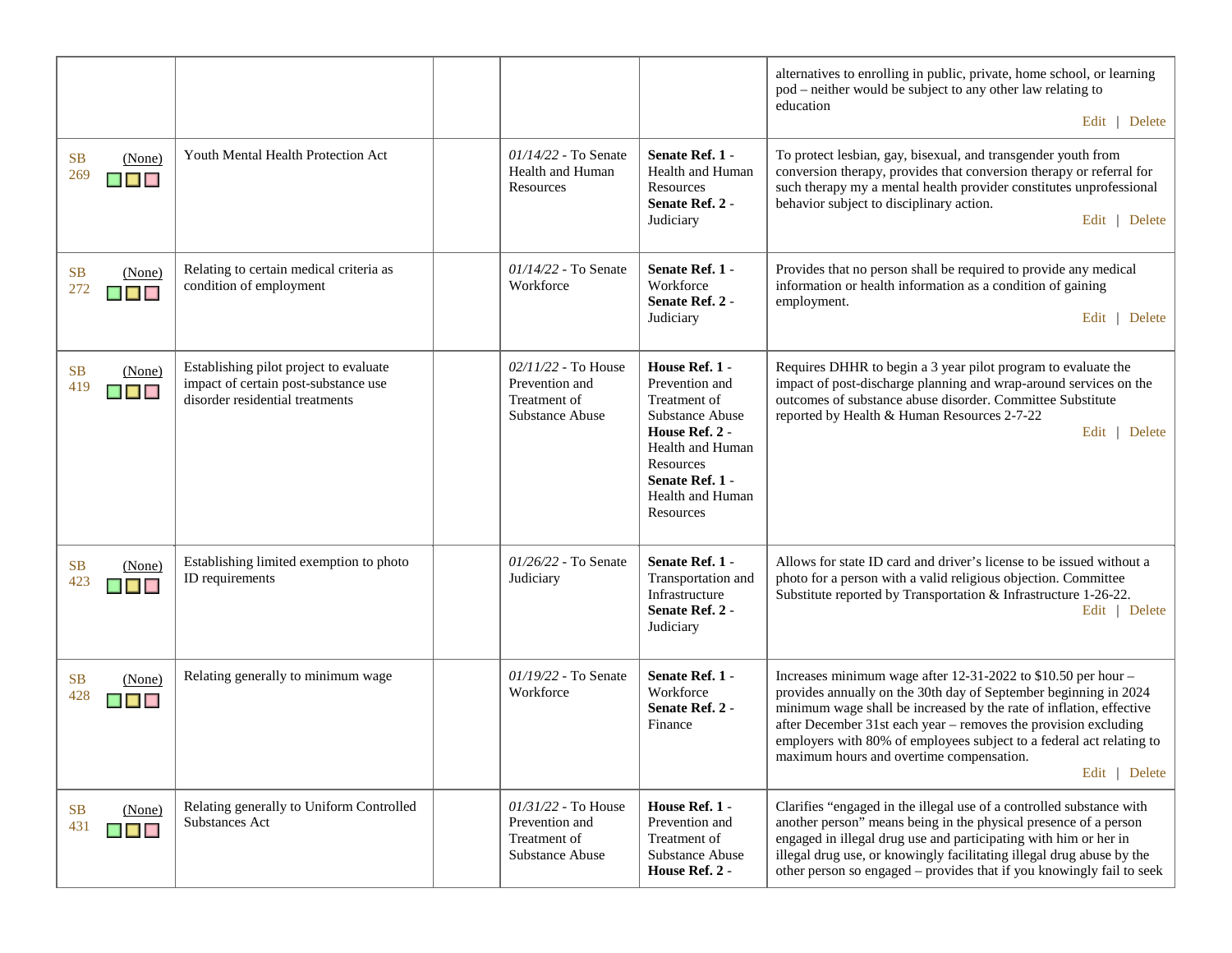|                                                                            |                                                                                    |                     |                                                                | Judiciary<br>Senate Ref. 1 -<br>Judiciary                                             | medical assistance for the other person when the individual suffers<br>an overdose or a significant adverse physical reaction the person dies<br>you are guilty of a felony and will be imprisoned in a state<br>correctional facility. Committee Substitute Passed Senate 1-28-22.<br>Edit   Delete                                        |
|----------------------------------------------------------------------------|------------------------------------------------------------------------------------|---------------------|----------------------------------------------------------------|---------------------------------------------------------------------------------------|---------------------------------------------------------------------------------------------------------------------------------------------------------------------------------------------------------------------------------------------------------------------------------------------------------------------------------------------|
| <b>SB</b><br>(None)<br>449<br>$\blacksquare$ $\blacksquare$ $\blacksquare$ | Relating to Nonviolent Offense Parole<br>Program                                   | <b>SI</b><br>HB4506 | $02/11/22$ - To House<br>Governor 2/10/22 -<br>Journal         | House Ref. 1 -<br>Judiciary<br>Senate Ref. 1 -<br>Judiciary                           | Provides authority for the development of a nonviolent offense<br>parole program and establishes who would be eligible for the<br>program. Committee Substitute Passed Senate 1-28-22. Passed<br>House 2-7-22.<br>Edit   Delete                                                                                                             |
| SB<br>(None)<br>456<br>$\blacksquare$                                      | Requiring county boards of education to<br>develop seizure action plans            |                     | $01/20/22$ - To Senate<br>Health and Human<br>Resources        | Senate Ref. 1 -<br>Health and Human<br>Resources<br>Senate Ref. 2 -<br>Education      | Requires county boards of education to develop a policy about the<br>procedure for implementing "seizure action plans" which are<br>individualized and prepared by the student's doctor.<br>Edit   Delete                                                                                                                                   |
| SB<br>(None)<br>468<br>$\blacksquare$ $\blacksquare$ $\blacksquare$        | Creating Unborn Child with Down<br>Syndrome Protection and Education Act           | <b>SI</b><br>HB4337 | $01/24/22$ - To Senate<br>Health and Human<br>Resources        | Senate Ref. 1 -<br>Health and Human<br>Resources<br>Senate Ref. 2 -<br>Finance        | Provides that abortion may not be performed for Down syndrome<br>and other disabilities except in the case of a medical emergency -<br>requires informational publications and dissemination of information<br>- requires reporting and establishes criminal penalties, professional<br>sanctions, and criminal penalties.<br>Edit   Delete |
| SB<br>(None)<br>470<br>$\blacksquare$                                      | Relating generally to health care<br>decisions                                     |                     | 01/28/22 - To Senate<br>Judiciary                              | Senate Ref. 1 -<br>Health and Human<br>Resources<br>Senate Ref. 2 -<br>Judiciary      | Similar to HB 4035 - Living Will bill. Committee Substitute reported<br>by Health & Human Resources 1-28-22.<br>Edit   Delete                                                                                                                                                                                                               |
| SB<br>(None)<br>471<br><b>THE REAL</b>                                     | Relating generally to public health                                                | <b>SI</b><br>HB4303 | 01/24/22 - To Senate<br>Health and Human<br>Resources          | Senate Ref. 1 -<br>Health and Human<br>Resources                                      | Similar to HB 4113 & HB 4303 - HB 4113 Passed House 1-25-22.<br>Edit   Delete                                                                                                                                                                                                                                                               |
| <b>SB</b><br>(None)<br>483<br>▄▄▄                                          | Creating Wholesale Prescription Drug<br><b>Importation Program</b>                 |                     | $01/25/22$ - To Senate<br><b>Health and Human</b><br>Resources | Senate Ref. 1 -<br><b>Health and Human</b><br>Resources<br>Senate Ref. 2 -<br>Finance | Directs the Secretary of DHHR to create a wholesale prescription<br>drug program to import prescription drugs meeting the FDA<br>standards and expected to generate substantial savings for West<br>Virginia consumers. Includes rulemaking and audit provisions.<br>Edit   Delete                                                          |
| <b>SB</b><br>(None)<br>488<br>$\blacksquare$ $\blacksquare$                | Eliminating restrictions on voting rights<br>for formerly incarcerated individuals | <b>SI</b><br>HB4543 | 01/26/22 - To Senate<br>Judiciary                              | Senate Ref. 1 -<br>Judiciary                                                          | Provides that upon release from incarceration for that felony<br>conviction either through pardon, parole, probation, or completion of<br>sentence without further action required of him or her, shall be<br>invested with all political rights, including the right to vote.<br>Edit   Delete                                             |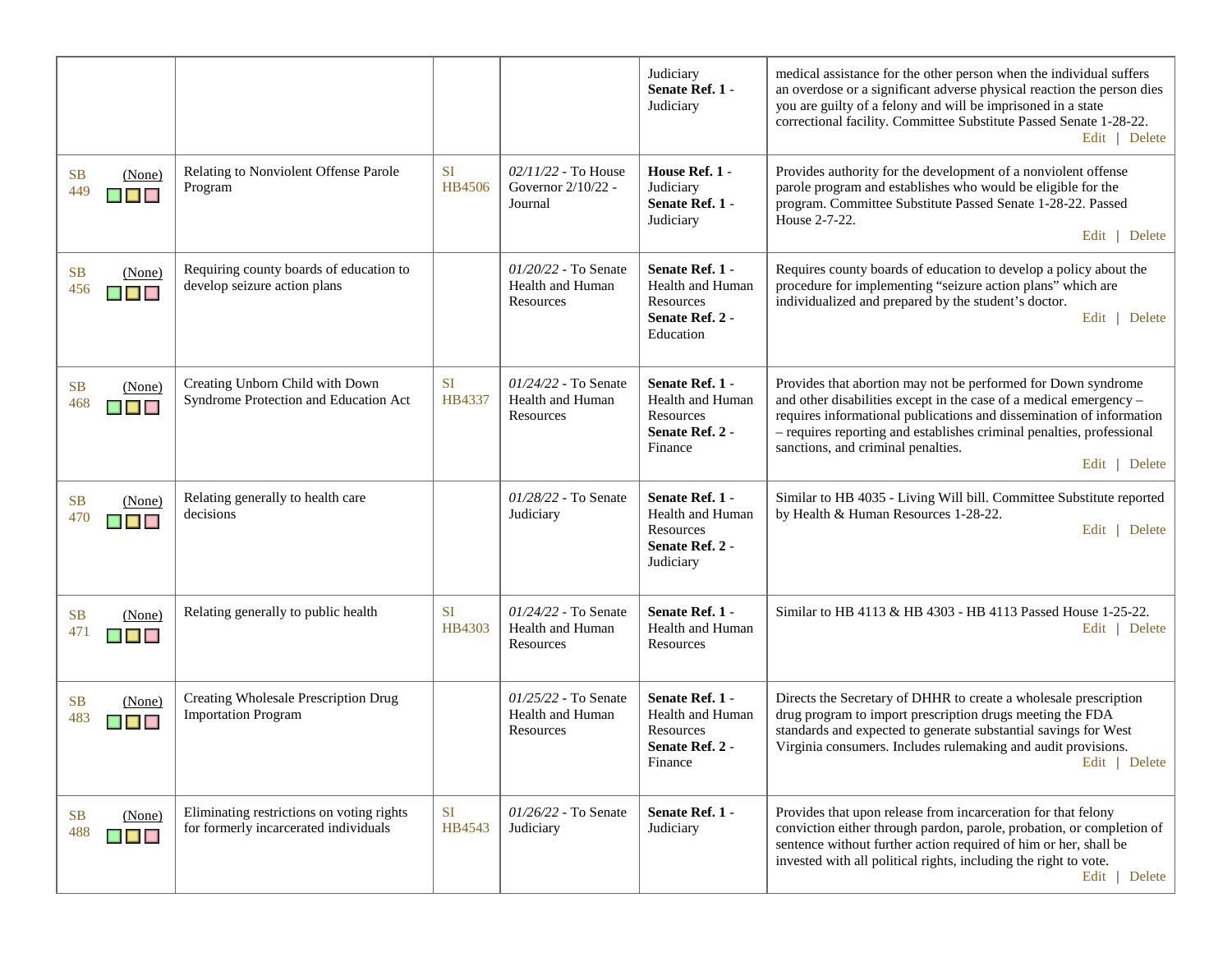| <b>SB</b><br>(None)<br>491<br>▉▉▉                                          | Establishing Family and Medical Leave<br><b>Insurance Benefits Act</b>                                         | <b>SI</b><br>HB4434        | $01/26/22$ - To Senate<br>Banking and<br>Insurance    | Senate Ref. 1 -<br>Banking and<br>Insurance<br>Senate Ref. 2 -<br>Finance                       | Establishes the Family and Medical Leave Insurance Benefits Act -<br>to establish a state sponsored medical and family leave insurance<br>program for all persons employed or self-employed in the state;<br>providing eligibility and coverage conditions; providing up to 12<br>weeks of eligible coverage annually; requiring employers to allow<br>family leave to insured employees; providing for a special revenue<br>account; directing the Insurance Commissioner to administer the<br>program; and a public education campaign to inform workers and 2<br>employers regarding the availability of family and medical leave<br>insurance benefits.<br>Edit   Delete |
|----------------------------------------------------------------------------|----------------------------------------------------------------------------------------------------------------|----------------------------|-------------------------------------------------------|-------------------------------------------------------------------------------------------------|------------------------------------------------------------------------------------------------------------------------------------------------------------------------------------------------------------------------------------------------------------------------------------------------------------------------------------------------------------------------------------------------------------------------------------------------------------------------------------------------------------------------------------------------------------------------------------------------------------------------------------------------------------------------------|
| <b>SB</b><br>(None)<br>498<br>$\blacksquare$ $\blacksquare$                | Creating Anti-Racism Act of 2022                                                                               |                            | 01/28/22 - To Senate<br>Education                     | Senate Ref. 1 -<br>Education                                                                    | To prohibit a school district, a public charter school, the West<br>Virginia Board of Education, the West Virginia Department of<br>Education, a state institution of higher education or any employee of<br>the aforementioned entities from providing instruction in, requiring<br>instruction in, making part of a course, or requiring a statement or<br>affirmation by an employee from teaching that one race, ethnic<br>group, or biological sex is inherently superior, inferior, oppressive, or<br>discriminatory – (such as "critical race theory", "institutional<br>racism", "systemic racism", and "implicit bias").<br>Edit   Delete                           |
| <b>SB</b><br>(None)<br>511<br>$\blacksquare$ $\blacksquare$ $\blacksquare$ | Prohibiting insurers deny prescription<br>drugs for addiction treatment in certain<br>circumstances            |                            | $01/31/22$ - To Senate<br>Banking and<br>Insurance    | Senate Ref. 1 -<br>Banking and<br>Insurance<br>Senate Ref. 2 -<br>Health and Human<br>Resources | Prohibits insurers from denying prescription drugs for the mitigation<br>of opioid withdrawal symptoms.<br>Edit   Delete                                                                                                                                                                                                                                                                                                                                                                                                                                                                                                                                                     |
| <b>SB</b><br>(None)<br>518<br>▉▊▊                                          | Allowing nurses licensed in another state<br>to practice in WV                                                 | <b>SI</b><br>HB4495        | 02/01/22 - To Senate<br>Health and Human<br>Resources | Senate Ref. 1 -<br>Health and Human<br>Resources                                                | Allows RN and APRN nurses licensed in other states to practice in<br>WV. Requires them to register with the WV Board of Examiners for<br>Registered Professional Nurses provided they have an unencumbered<br>license with no outstanding or pending complaints, investigations,<br>consent orders, board orders, disciplinary proceedings, etc.)<br>Edit   Delete                                                                                                                                                                                                                                                                                                           |
| <b>SB</b><br>(None)<br>522<br>$\blacksquare$                               | Combining offices of WV State<br>Americans with Disabilities Act and WV<br><b>Equal Employment Opportunity</b> | <b>SI</b><br><b>HB4500</b> | 02/11/22 - To Senate<br>Finance                       | Senate Ref. 1 -<br>Government<br>Organization<br>Senate Ref. 2 -<br>Finance                     | Combines the WV ADA Coordinator and the State Equal<br>Opportunity Coordinator positions – requires in depth working<br>knowledge of the ADA, Civil Rights Act of 1964 and of 1991, Equal<br>Pay Act of 1963, Age Discrimination Act of 1977, Sections 501 and<br>505 of the Rehab Act of 1973 (but not Section 504 which is a<br>concern), and the Nondiscrimination Act of 2008.<br>Edit   Delete                                                                                                                                                                                                                                                                          |
| <b>SB</b><br>(None)<br>528<br>$\blacksquare$ $\blacksquare$                | Supplementing and amending<br>appropriations to DHHR, Consolidated<br>Medical Services Fund                    | <b>SI</b><br>HB4529        | $02/15/22$ - To House<br>Finance                      | House Ref. 1 -<br>Finance<br>Senate Ref. 1 -                                                    | New line item appropriation - "Institutional Facilities and Operations<br>$-$ Surplus" funded at \$15,625.000.<br>Edit   Delete                                                                                                                                                                                                                                                                                                                                                                                                                                                                                                                                              |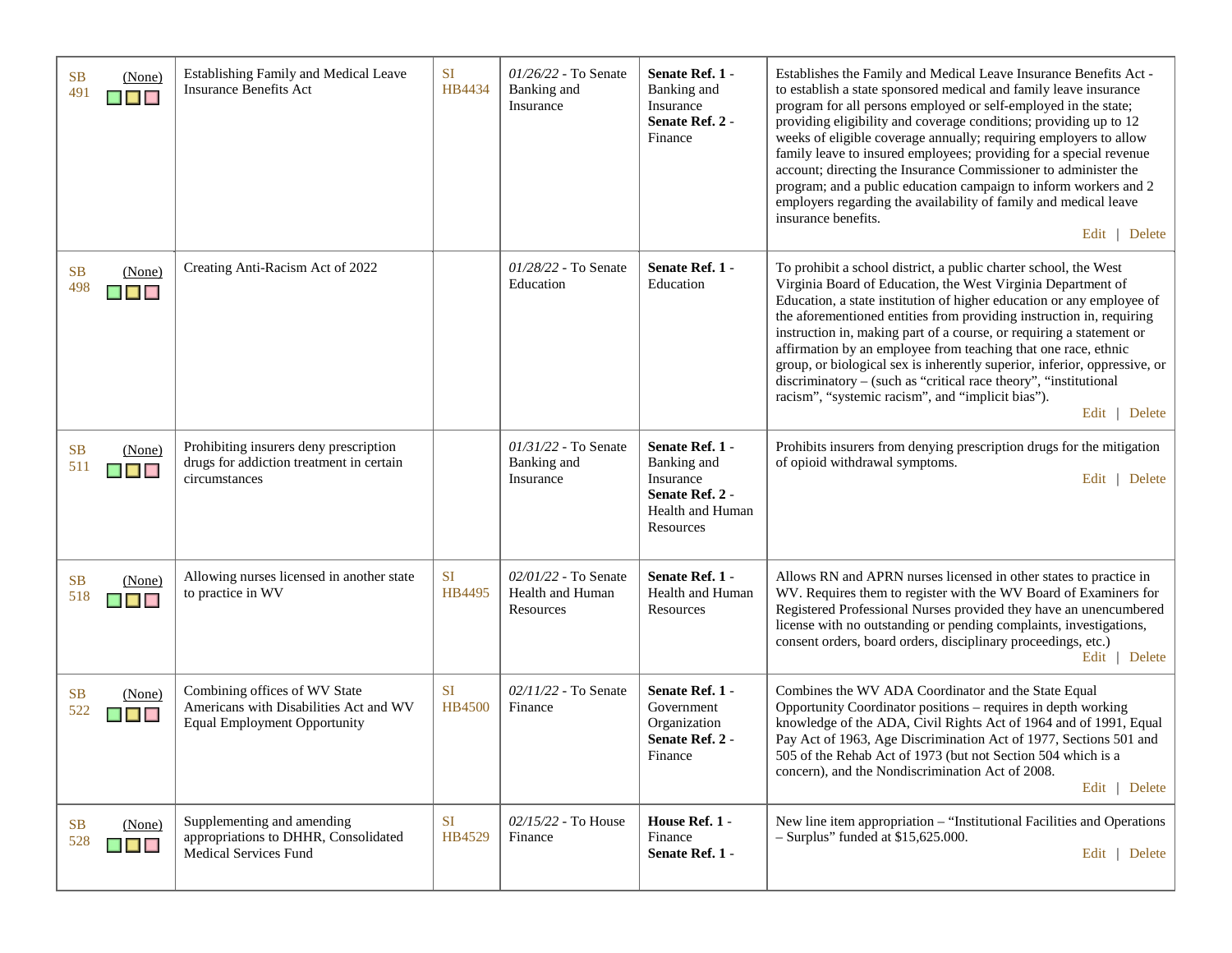|                                                                            |                                                                                                        |                     |                                                       | Finance                                                                     |                                                                                                                                                                                                                                                                 |
|----------------------------------------------------------------------------|--------------------------------------------------------------------------------------------------------|---------------------|-------------------------------------------------------|-----------------------------------------------------------------------------|-----------------------------------------------------------------------------------------------------------------------------------------------------------------------------------------------------------------------------------------------------------------|
| <b>SB</b><br>(None)<br>531<br>$\blacksquare$                               | Increasing annual salaries of certain state<br>employees                                               | <b>SI</b><br>HB4533 | 02/15/22 - To House<br>Finance                        | House Ref. 1 -<br>Finance<br>Senate Ref. 1 -<br>Finance                     | Provides salary increases for State Police, public school teachers and<br>school personnel.<br>Edit   Delete                                                                                                                                                    |
| <b>SB</b><br>(None)<br>535<br>$\blacksquare$                               | Providing for revocation of school<br>personnel certification or licensure in<br>certain circumstances | <b>SI</b><br>HB4503 | 02/01/22 - To Senate<br>Judiciary                     | Senate Ref. 1 -<br>Judiciary                                                | Provides for automatic revocation of certificate or license for a<br>teacher who is convicted or pleads guilty of any criminal offense or<br>against whom there is a finding of abuse by DHHR.<br>Edit   Delete                                                 |
| <b>SB</b><br>(None)<br>553<br>$\blacksquare$                               | Relating to powers of WV Health Care<br>Authority                                                      |                     | 02/01/22 - To Senate<br>Government<br>Organization    | Senate Ref. 1 -<br>Government<br>Organization<br>Senate Ref. 2 -<br>Finance | Removes the power of the WV Health Care Authority.<br>Edit   Delete                                                                                                                                                                                             |
| <b>SB</b><br>(None)<br>559<br>$\blacksquare$                               | Creating Oral Health and Cancer Rights<br>Act                                                          |                     | 02/02/22 - To Senate<br>Health and Human<br>Resources | Senate Ref. 1 -<br><b>Health and Human</b><br>Resources                     | Oral Health and Cancer Rights Act - requires health insurance<br>provide coverage for cancer related dental and oral health procedures<br>that are necessary as a result of cancer care/treatment.<br>Edit   Delete                                             |
| <b>SB</b><br>(None)<br>570<br>$\blacksquare$                               | Establishing training for law-enforcement<br>in handling individuals with Alzheimer's<br>and dementias | <b>SI</b><br>HB4521 | 02/16/22 - To Senate<br>On 3rd reading<br>3rd Reading | Senate Ref. 1 -<br>Government<br>Organization                               | Adds Alzheimer's and related dementias to required training for law<br>enforcement officers and correction officers - requires 2 hours of<br>training developed by Bureau of Senior Services and WV<br>Alzheimer's Association.<br>Edit   Delete                |
| <b>SB</b><br>(None)<br>576<br>$\blacksquare$                               | Relating to unemployment insurance and<br>COVID-19 vaccination requirement                             |                     | 02/11/22 - To House<br>Judiciary                      | House Ref. 1 -<br>Judiciary<br>Senate Ref. 1 -<br>Judiciary                 | Authorizes unemployment benefits for individuals who have left<br>their job because of employer requiring COVID-19 vaccination<br>without allowing medical or religious exemption. Reported out of<br>Judiciary without recommendation 2-7-22.<br>Edit   Delete |
| <b>SB</b><br>(None)<br>578<br>$\blacksquare$ $\blacksquare$ $\blacksquare$ | Relating to employers' liability for<br>mandated COVID-19 vaccine                                      |                     | 02/03/22 - To Senate<br>Judiciary                     | Senate Ref. 1 -<br>Judiciary<br>Senate Ref. 2 -<br>Finance                  | Makes employer liable for injury or death of an employee who<br>becomes ill or dies as a result of a mandatory COVID-19<br>vaccination.<br>Edit   Delete                                                                                                        |
| <b>SB</b><br>(None)<br>590<br>$\blacksquare$                               | Clarifying that tenancy includes persons<br>who reside in sober living home                            |                     | 02/07/22 - To Senate<br>Judiciary                     | Senate Ref. 1 -<br>Judiciary                                                | Defines "sober living homes" and clarifies that residents are tenants<br>and provides tenants with the protections granted by law.<br>Edit   Delete                                                                                                             |
|                                                                            |                                                                                                        |                     |                                                       |                                                                             |                                                                                                                                                                                                                                                                 |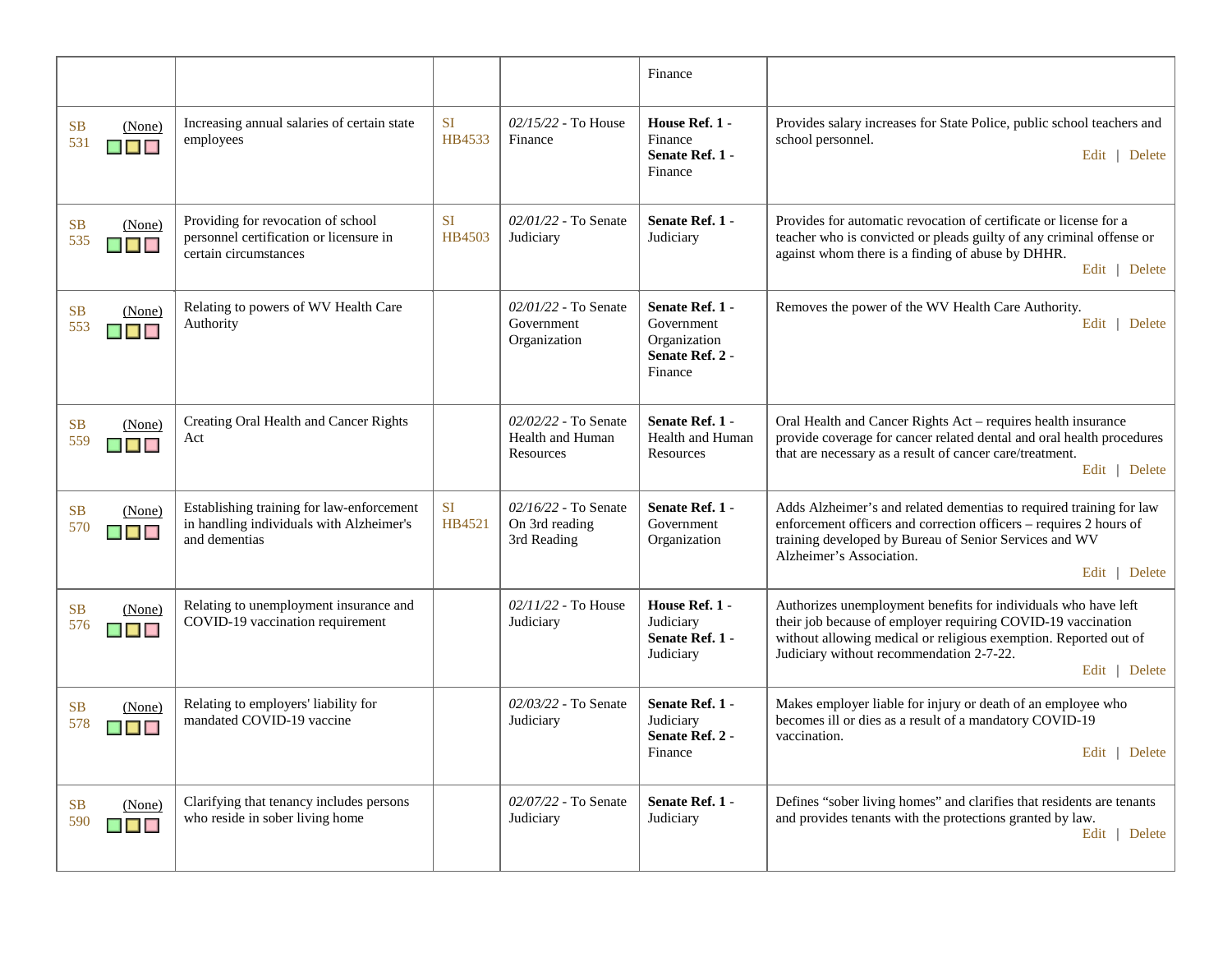| <b>SB</b><br>(None)<br>599<br>$\blacksquare$                               | Relating to patient's rights and informed<br>consent for vaccinations                                                             | 02/09/22 - To Senate<br>Health and Human<br>Resources     | Senate Ref. 1 -<br>Health and Human<br>Resources<br>Senate Ref. 2 -<br>Judiciary                   | Prohibits a health care practitioner or facility from discriminating<br>against or harassing a patient that declines or delays COVID-19<br>vaccination provides for penalties & fines, requires information to be<br>provided on patient rights & where to file a complaint but does not<br>require provision of information about the risks & benefits of<br>vaccination.<br>Edit   Delete                                                                                                                                                                                                               |
|----------------------------------------------------------------------------|-----------------------------------------------------------------------------------------------------------------------------------|-----------------------------------------------------------|----------------------------------------------------------------------------------------------------|-----------------------------------------------------------------------------------------------------------------------------------------------------------------------------------------------------------------------------------------------------------------------------------------------------------------------------------------------------------------------------------------------------------------------------------------------------------------------------------------------------------------------------------------------------------------------------------------------------------|
| <b>SB</b><br>(None)<br>615<br>$\blacksquare$                               | Requiring certain health insurance<br>providers cover treatment for certain<br>pediatric autoimmune neuropsychiatric<br>disorders | 02/10/22 - To Senate<br>Banking and<br>Insurance          | Senate Ref. 1 -<br>Banking and<br>Insurance<br>Senate Ref. 2 -<br>Finance                          | Symptoms include tics, ADHD, depression, loss of developmental<br>milestones, OCD, separation anxiety, sleep disturbances, fine motor<br>changes, joint pain – treatments include medications, cognitive<br>behavioral therapy, other therapies - requires insurance coverage for<br>treatments.<br>Edit   Delete                                                                                                                                                                                                                                                                                         |
| <b>SB</b><br>(None)<br>620<br>$\blacksquare$ $\blacksquare$ $\blacksquare$ | Increasing maximum dental coverage for<br>Medicaid recipients                                                                     | $02/11/22$ - To Senate<br>Health and Human<br>Resources   | Senate Ref. 1 -<br>Health and Human<br>Resources<br>Senate Ref. 2 -<br>Finance                     | Increases the Medicaid cap for adult dental care from \$1,000 yearly<br>to \$1,500 yearly.<br>Edit   Delete                                                                                                                                                                                                                                                                                                                                                                                                                                                                                               |
| <b>SB</b><br>(None)<br>623<br><b>K E K</b>                                 | Relating to State Living Donor Protection<br>Act                                                                                  | 02/14/22 - To Senate<br>Banking and<br>Insurance          | Senate Ref. 1 -<br>Banking and<br>Insurance                                                        | Prohibits discrimination to decline or limit insurance coverage<br>(including life insurance, disability insurance, and long term care<br>insurance) to an individual solely due to being a living organ donor.<br>Edit   Delete                                                                                                                                                                                                                                                                                                                                                                          |
| HB<br>(None)<br>2038<br>▉▉▉                                                | Revising requirements relating to the<br>issuance and renewal of handicap vehicle<br>placards                                     | $01/12/22$ - To House<br>Technology and<br>Infrastructure | House Ref. 1 -<br>Technology and<br>Infrastructure<br>House Ref. 2 -<br>Government<br>Organization | Modifies requirements associated for permanent handicap vehicle<br>placards. It: (1) Requires renewal stickers have color backgrounds<br>correlated to and identifying the year of expiration, that placards<br>expire in 5 years; (2) requires issuing healthcare providers to specify<br>a specific time period for issuing temporary cards, (3) allows<br>temporary placards to be renewed with verification of disability by<br>the healthcare provider; and (4) requires applicants to have a second<br>vehicle registered in their name before receiving an additional<br>placard.<br>Edit   Delete |
| HB<br>(None)<br>2160<br><b>The Contract of Section</b>                     | Issuing identification documents to<br>homeless individuals residing at homeless<br>shelters                                      | 02/08/22 - To House<br>Finance                            | House Ref. 1 -<br>Judiciary<br>House Ref. 2 -<br>Finance                                           | Requires the DMV to provide ID documents to homeless individuals<br>residing at homeless shelters in WV at no cost.<br>Edit   Delete                                                                                                                                                                                                                                                                                                                                                                                                                                                                      |
| HB<br>(None)<br>2177<br>▉▉▉                                                | Permitting the issuance of a state issued<br>identification card without a photo on the<br>card under certain conditions          | $01/26/22$ - To Senate<br>Judiciary                       | House Ref. 1 -<br>Government<br>Organization<br>Senate Ref. 1 -<br>Judiciary                       | Provides that the Division of Motor Vehicles may issue a driver's<br>license or photo ID without a photo upon the individual sign an<br>affidavit or other form that having a photo taken would violate the<br>applicant's religion or religious beliefs. Committee Substitute Passed<br>House 1-25-22.<br>Edit   Delete                                                                                                                                                                                                                                                                                  |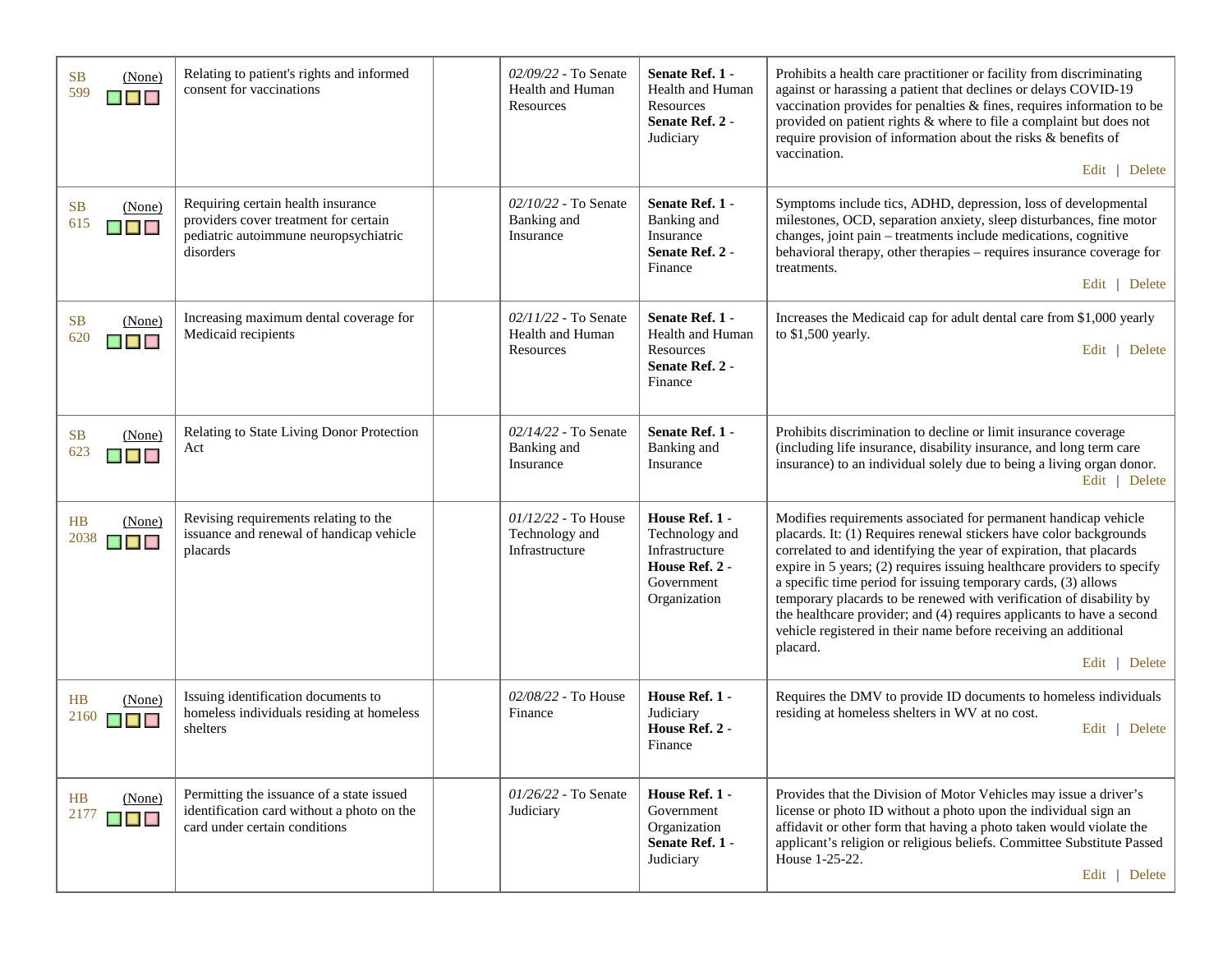| HB<br>(None)<br>2798<br><b>K B B</b>                                 | Relating to requiring the Health<br>Department to mandate<br>mucopolysaccharidosis type 1 (MPS1) test<br>for newborn babies, to be known as<br>Embie's Law |                    | $01/21/22$ - To House<br>Health and Human<br>Resources | House Ref. 1 -<br>Senior, Children,<br>and Family Issues<br>House Ref. 2 -<br>Health and Human<br>Resources | Embie's Law, mandating newborn testing for mucopolysaccharidosis<br>type 1 (MP1), a metabolic disorder, which although not curable, can<br>be treated if diagnosed in young infants.<br>Edit   Delete                                                                         |
|----------------------------------------------------------------------|------------------------------------------------------------------------------------------------------------------------------------------------------------|--------------------|--------------------------------------------------------|-------------------------------------------------------------------------------------------------------------|-------------------------------------------------------------------------------------------------------------------------------------------------------------------------------------------------------------------------------------------------------------------------------|
| HB<br>(None)<br>4012<br>$\blacksquare$                               | Prohibiting the showing of proof of a<br>COVID-19 vaccination                                                                                              |                    | 02/07/22 - To House<br>Judiciary                       | House Ref. 1 -<br>Health and Human<br>Resources<br>House Ref. 2 -<br>Judiciary                              | Prohibits requiring proof of COVID-19 vaccination to enter a<br>hospital, state institution of higher education, state or local<br>government office entity, department, or agency.<br>Edit   Delete                                                                          |
| HB<br>(None)<br>4013<br>▉▉                                           | Eliminating the certificate of need<br>program                                                                                                             |                    | $01/24/22$ - To House<br>Health and Human<br>Resources | House Ref. 1 -<br>Health and Human<br>Resources                                                             | Terminates the Certificate of Need program effective 7-1-2023.<br>Edit   Delete                                                                                                                                                                                               |
| HB<br>(None)<br>4018<br><b>B B</b>                                   | Jobs and Reemployment Act of 2022                                                                                                                          | SI SB <sub>3</sub> | 01/24/22 - To House<br>Finance                         | House Ref. 1 -<br>Finance                                                                                   | Requires individuals to actively seek employment in order to receive<br>unemployment benefits.<br>Edit   Delete                                                                                                                                                               |
| HB<br>(None)<br>4023<br>$\blacksquare$                               | Budget Bill, making appropriations of<br>public money out of the treasury in<br>accordance with section fifty-one, article<br>six of the Constitution      |                    | $01/12/22$ - To House<br>Finance                       | House Ref. 1 -<br>Finance                                                                                   | Governor's version.<br>Edit   Delete                                                                                                                                                                                                                                          |
| HB<br>(None)<br>4030<br>$\blacksquare$                               | Establishing that companies requiring<br>vaccine mandates lose immunity<br>protection                                                                      |                    | 01/12/22 - To House<br>Workforce<br>Development        | House Ref. 1 -<br>Workforce<br>Development<br>House Ref. 2 -<br>Health and Human<br>Resources               | Removes liability protection from employers that require employees<br>to be vaccinated as a condition of employment (this would<br>apparently apply to any type of vaccination because there is no<br>definition of "vaccination").<br>Edit   Delete                          |
| HB<br>(None)<br>4031<br>▉▉▉                                          | Ban any and all mask mandates                                                                                                                              |                    | $01/12/22$ - To House<br>Health and Human<br>Resources | House Ref. 1 -<br>Health and Human<br>Resources<br>House Ref. 2 -<br>Judiciary                              | To prohibit state and local boards of health from issuing any face<br>covering or mask requirement or mandate.<br>Edit   Delete                                                                                                                                               |
| HB<br>(None)<br>4035<br>$\blacksquare$ $\blacksquare$ $\blacksquare$ | Remove the persistent vegetative state<br>from the living will                                                                                             |                    | $01/12/22$ - To House<br>Judiciary                     | House Ref. 1 -<br>Judiciary                                                                                 | Removes persistent vegetative state, tube feedings, breathing<br>machines, CPR, and dialysis from the living will form and adds<br>funeral arrangements, autopsy, and organ donation. Appears to draw<br>a distinction between a living will and a medical power of attorney. |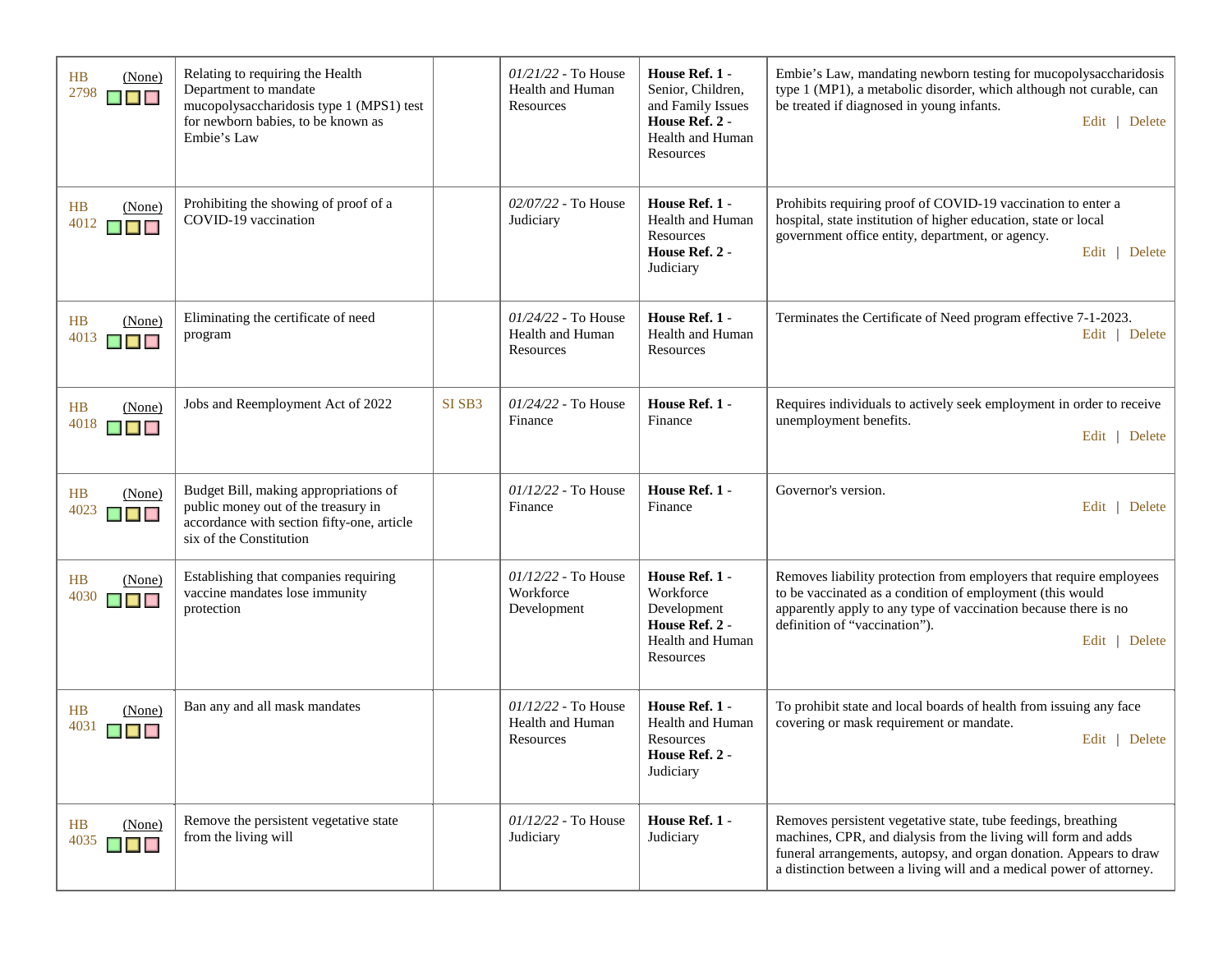|                                               |                                                                                                                                                                  |                                                        |                                                                                               | Edit   Delete                                                                                                                                                                                                                                                                                                                                                                                                    |
|-----------------------------------------------|------------------------------------------------------------------------------------------------------------------------------------------------------------------|--------------------------------------------------------|-----------------------------------------------------------------------------------------------|------------------------------------------------------------------------------------------------------------------------------------------------------------------------------------------------------------------------------------------------------------------------------------------------------------------------------------------------------------------------------------------------------------------|
| HB<br>(None)<br>4037<br>$\blacksquare$        | To extend the Neighborhood Investment<br>Program Act to July 1, 2026 and to<br>increase the allowable tax credit                                                 | $01/12/22$ - To House<br>Finance                       | House Ref. 1 -<br>Finance                                                                     | Extends the Neighborhood Investment Program Act to July 1, 1016<br>and increases the maximum allowable tax credit from \$3 million to<br>\$6 million.<br>Edit   Delete                                                                                                                                                                                                                                           |
| <b>HB</b><br>(None)<br>4043<br>$\blacksquare$ | Require proof of actual malice to award<br>punitive damages against 501c non-<br>profits                                                                         | $01/12/22$ - To House<br>Judiciary                     | House Ref. 1 -<br>Judiciary                                                                   | Provides that no punitive damages in excess of \$25,000 could be<br>awarded against a non-profit organization, agent, or board members<br>unless actual malice is proven. (this would apply to FSN, SILC, CILs<br>and all other non-profits)<br>Edit   Delete                                                                                                                                                    |
| HB<br>(None)<br>4058<br>▉▉▉                   | Require all schools to update restrooms<br>for privacy                                                                                                           | $01/17/22$ - To House<br>Finance                       | House Ref. 1 -<br>Education<br>House Ref. 2 -<br>Finance                                      | Requires all restrooms used by students in schools and ancillary<br>buildings have stalls with walls and doors by 6-30-2024. Committee<br>Substitute reported by Education 1-17-22.<br>Edit   Delete                                                                                                                                                                                                             |
| HB<br>(None)<br>4067<br>▉▉▉                   | To make certain agency reports electronic<br>or eliminating certain agency reports<br>altogether                                                                 | $02/15/22$ - To House<br>received message              | House Ref. 1 -<br>Government<br>Organization<br>Senate Ref. 1 -<br>Government<br>Organization | Changes requirements for several programs' annual reports making<br>them electronic only or repealing the report requirement. Repeals<br>requirement that RYPAS annual report be submitted to Legislature.<br>Committee Substitute Passed House 1-21-22 effective from passage.<br>Senate Passed with amendment 2-3-22 & requested House to<br>concur.<br>Edit   Delete                                          |
| HB<br>(None)<br>4074<br>▉▊▊                   | Require schools provide eating disorder<br>and self-harm training for teacher and<br>students                                                                    | 02/15/22 - To House<br>Governor 2/15/2022<br>- Journal | House Ref. 1 -<br>Education<br>Senate Ref. 1 -<br>Education<br>Senate Ref. 2 -<br>Finance     | Requires training for all public school employees in preventing,<br>recognizing, and responding to self-harm behaviors and eating<br>disorders. Committee Substitute Passed House 1-25-22. Senate<br>Education reported with amendment $2-7-22$ & second reference<br>dispensed with.<br>Edit   Delete                                                                                                           |
| HB<br>(None)<br>4085<br>▉▊▊                   | Relating to living anatomical gift                                                                                                                               | $01/14/22$ - To House<br>Health and Human<br>Resources | House Ref. 1 -<br>Health and Human<br><b>Resources</b><br>House Ref. 2 -<br>Judiciary         | Clarifies that donors of live anatomical gifts must be an adult,<br>emancipated minor, or 16 years of age or older and that parents,<br>guardians and medical power of attorneys may not make a living<br>anatomical gift on behalf of another individual. Requires written<br>informed consent, that the donor be informed of the risks, and<br>certification that the donor is of sound mind.<br>Edit   Delete |
| HB<br>(None)<br>4097<br>$\blacksquare$        | To prohibit nonpublic funding sources for<br>election administration and related<br>expenses without prior written approval by<br>the State Election Commission. | 02/15/22 - To House<br>requests to concur              | House Ref. 1 -<br>Judiciary<br>Senate Ref. 1 -<br>Judiciary                                   | Provides that the Secretary of State, county commissions, municipal<br>bodies, and others responsible for overseeing, administering, or<br>regulating an election may not receive, accept, or expend gifts,<br>donations, or any non-public funds without approval by the State<br>Election Commission. Passed House 1-31-22.<br>Edit   Delete                                                                   |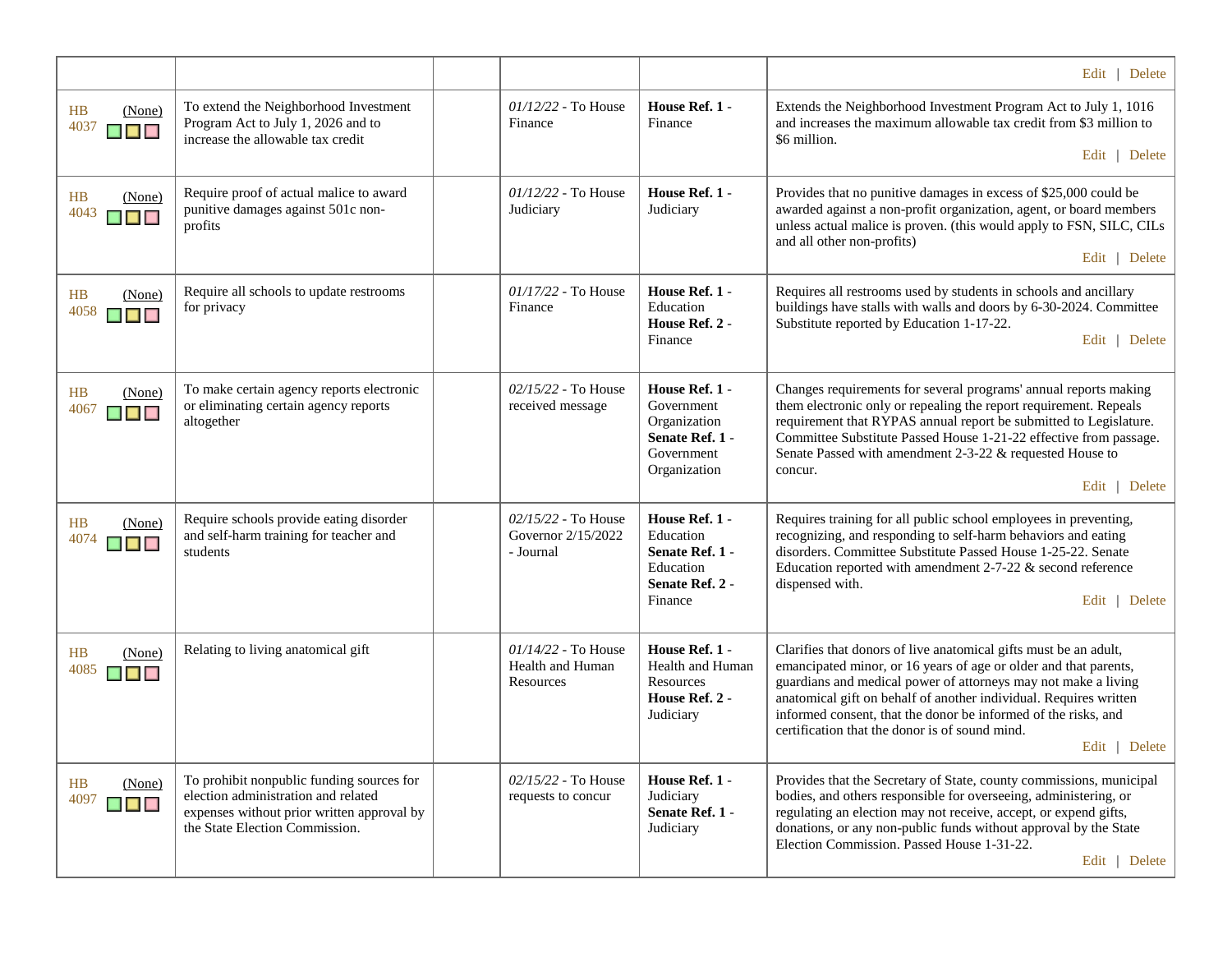| HB<br>4110 | (None)<br>$\blacksquare$                               | Relating to staffing levels at multi-county<br>vocational centers                 | 02/02/22 - To Senate<br>Education                     | House Ref. 1 -<br>Education<br>Senate Ref. 1 -<br>Education                                                                                                               | Provides that a county board of education serving as the fiscal agent<br>for a multi-county vocational technical center may not be penalized<br>for the county's failure to meet minimum staffing ratio due to<br>staffing at that vocational technical center. Passed House 2-1-22.<br>Edit   Delete                                                                                                                                                     |
|------------|--------------------------------------------------------|-----------------------------------------------------------------------------------|-------------------------------------------------------|---------------------------------------------------------------------------------------------------------------------------------------------------------------------------|-----------------------------------------------------------------------------------------------------------------------------------------------------------------------------------------------------------------------------------------------------------------------------------------------------------------------------------------------------------------------------------------------------------------------------------------------------------|
| HB<br>4111 | (None)<br>▉▉▉                                          | Relating to the prescriptive authority of<br>advance practice registered nurses   | 02/08/22 - To Senate<br>Health and Human<br>Resources | House Ref. 1 -<br>Health and Human<br>Resources<br>House Ref. 2 -<br>Judiciary<br>Senate Ref. 1 -<br><b>Health and Human</b><br>Resources<br>Senate Ref. 2 -<br>Judiciary | Provides that advanced practice registered nurses may not prescribe<br>more than a three-day supply without refill of a Schedule II<br>controlled substance. Committee Substitute Passed House 2-7-22.<br>Edit   Delete                                                                                                                                                                                                                                   |
| HB<br>4112 | (None)<br>$\blacksquare$ $\blacksquare$                | Provide consumers a choice for pharmacy<br>services                               | 01/26/22 - To Senate<br>Health and Human<br>Resources | House Ref. 1 -<br>Health and Human<br>Resources<br>Senate Ref. 1 -<br>Health and Human<br>Resources                                                                       | Provides that insurance must cover a specialty pharmacy (340B<br>entity) for individuals requiring specialty drugs and cannot require<br>pharmacies in their network to become specialty pharmacies.<br>Committee Substitute Passed House 1-25-22.<br>Edit   Delete                                                                                                                                                                                       |
| HB<br>4113 | (None)<br>$\blacksquare$ $\blacksquare$ $\blacksquare$ | Public Health definitions and powers of<br>secretary and commissioner             | 01/26/22 - To Senate<br>Health and Human<br>Resources | House Ref. 1 -<br>Health and Human<br>Resources<br>Senate Ref. 1 -<br>Health and Human<br>Resources                                                                       | Permits the Secretary of the Department of Public Health to appoint<br>advisory council and to propose legislative rules. Empowers the<br>Commissioner of the Bureau of Public Health (the state health<br>officer) to establish a Center for Local Public Health, and permits<br>local boards of health to provide immunizations and threat<br>preparedness. Similar to HB 4303 & SB 471. Committee Substitute<br>Passed House 1-25-22.<br>Edit   Delete |
| <b>HB</b>  | (None)<br>$4252$ $\Box$ $\Box$                         | To reduce copay cap on insulin and<br>devices                                     | 01/27/22 - To Senate<br>Health and Human<br>Resources | House Ref. 1 -<br>Health and Human<br>Resources<br>Senate Ref. 1 -<br>Health and Human<br>Resources                                                                       | Requires health insurance policies cover insulin with max co-pay of<br>\$35 for 30 day supply and insulin equipment with max co-pay of<br>\$100. Committee Substitute passed House 1-26-22.<br>Edit   Delete                                                                                                                                                                                                                                              |
| HB<br>4257 | (None)<br>$\blacksquare$                               | Require visitation immediately following<br>a procedure in a health care facility | 02/01/22 - To Senate<br>Health and Human<br>Resources | House Ref. 1 -<br><b>Health and Human</b><br><b>Resources</b><br>Senate Ref. 1 -<br>Health and Human<br>Resources                                                         | Requires health care facilities to allow visitation with a patient<br>immediately following a procedure. Committee Substitute Passed<br>House 1-31-22.<br>Edit   Delete                                                                                                                                                                                                                                                                                   |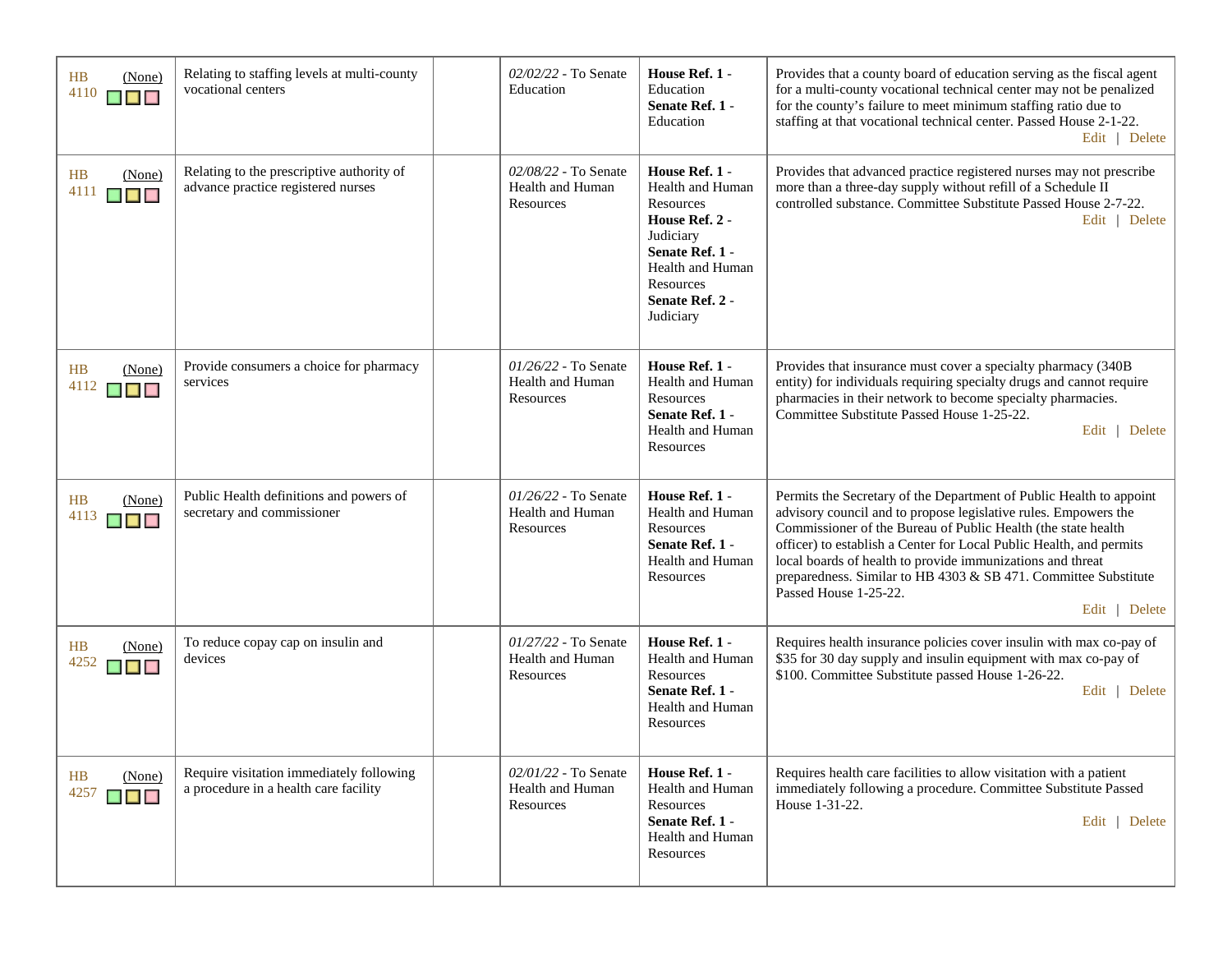| HB<br>(None)<br>4260<br><b>KALE</b>                                                                                            | Creating the State Central Legal<br>Advertising website                                                                                                                                                                          | 01/27/22 - To House<br>Judiciary                         | House Ref. 1 -<br>Government<br>Organization<br>House Ref. 2 -<br>Judiciary                                 | Creates an on-line state legal advertising site free to post legal<br>advertisements which the public may freely access. Would help CILs<br>and SILC. Government Organization reported with amendment 1-27-<br>22.<br>Edit   Delete                                                                               |
|--------------------------------------------------------------------------------------------------------------------------------|----------------------------------------------------------------------------------------------------------------------------------------------------------------------------------------------------------------------------------|----------------------------------------------------------|-------------------------------------------------------------------------------------------------------------|-------------------------------------------------------------------------------------------------------------------------------------------------------------------------------------------------------------------------------------------------------------------------------------------------------------------|
| HB<br>(None)<br>4274<br><b>K K</b> K                                                                                           | To ensure that hospitals do not provide<br>lesser treatment to unvaccinated<br>individuals as opposed to vaccinated<br>individuals                                                                                               | $01/19/22$ - To House<br>Health and Human<br>Resources   | House Ref. 1 -<br>Health and Human<br>Resources<br>House Ref. 2 -<br>Judiciary                              | To prohibit lesser treatment or refusal to treat a patient based on their<br>vaccination status.<br>Edit   Delete                                                                                                                                                                                                 |
| <b>HB</b><br>(None)<br>4276<br>$\begin{array}{c} \blacksquare \blacksquare \blacksquare \blacksquare \blacksquare \end{array}$ | WVU to create a Parkinson's disease<br>registry                                                                                                                                                                                  | $02/15/22$ - To House<br>Completed<br>legislative action | House Ref. 1 -<br>Health and Human<br>Resources<br>Senate Ref. 1 -<br>Health and Human<br>Resources         | For WVU to establish a Parkinson's Disease Registry and Advisory<br>Committee to collect data on Parkinson's Disease in WV with<br>mandatory reporting to WVU. Committee Substitute Passed House<br>1-26-22 effective from passage.<br>Edit   Delete                                                              |
| HB<br>(None)<br>4277<br>$\blacksquare$                                                                                         | Relating to sunset of the James "Tiger"<br>Morton Catastrophic Illness Commission                                                                                                                                                | 01/19/22 - To House<br>Government<br>Organization        | House Ref. 1 -<br>Government<br>Organization                                                                | To terminate the Tiger Morton Catastrophic Illness Commission on<br>6-30-2023 unless continued by the Legislature.<br>Edit   Delete                                                                                                                                                                               |
| HB<br>(None)<br>4289<br>▉▊▊                                                                                                    | Establishing the behavioral health<br>workforce education initiative at the<br>Higher Education Policy Commission                                                                                                                | $01/27/22$ - To House<br>Finance                         | House Ref. 1 -<br>Education<br>House Ref. 2 -<br>Finance                                                    | Creates a Behavioral Health Workforce Initiative at Higher<br>Education Policy Commission to study the behavioral health<br>workforce supply and demand and availability and to incentivize and<br>promote careers in behavioral health. Education reported with<br>amendment 1-19-22.<br>Edit   Delete           |
| HB<br>(None)<br>4293<br>▉▉▉                                                                                                    | Prohibiting mass mailing of absentee<br>ballots                                                                                                                                                                                  | 01/20/22 - To House<br>Judiciary                         | House Ref. 1 -<br>Judiciary                                                                                 | Prohibits mailing or delivering an absentee ballot application except<br>when specifically requested by the voter - applications shall be<br>available at the county clerk's office and online at the Secretary of<br>State's office.<br>Edit   Delete                                                            |
| HB<br>(None)<br>4297<br>$\blacksquare$                                                                                         | To facilitate the sharing of information<br>between the Department of Health and<br>Human Resources and the State Auditor's<br>office in order to investigate reports of<br>financial abuse and neglect of a vulnerable<br>adult | $02/11/22$ - To Senate<br>Judiciary                      | House Ref. 1 -<br>Government<br>Organization<br>House Ref. 2 -<br>Judiciary<br>Senate Ref. 1 -<br>Judiciary | Permits the sharing of information between the DHHR and the State<br>Auditor's office in order to investigate reports of financial abuse and<br>neglect of a vulnerable adult. Government Organization reported<br>with amendment 1-27-22. Committee Substitute reported by<br>Judiciary 2-7-22.<br>Edit   Delete |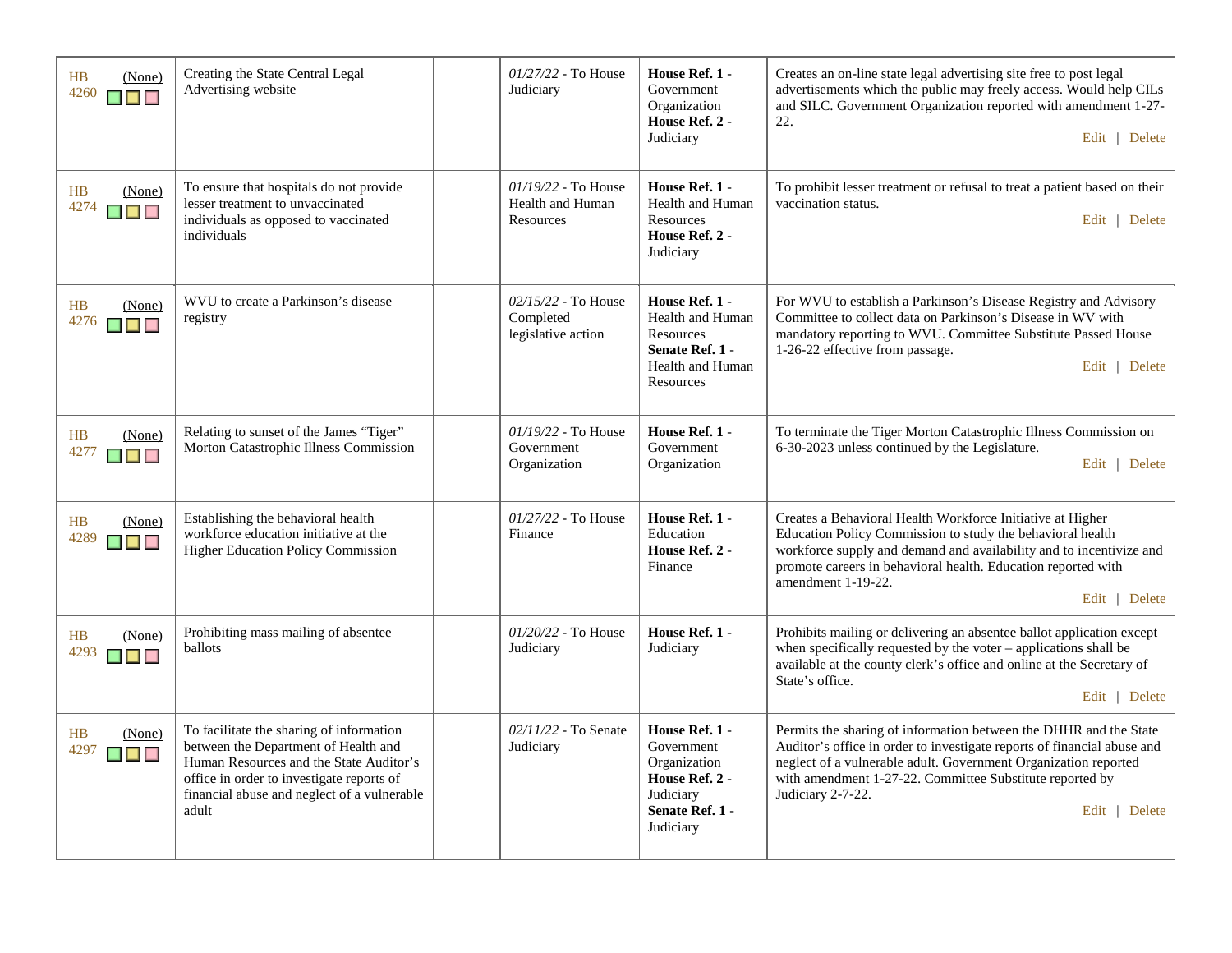| HB<br>(None)<br>4298<br>$\blacksquare$                     | Ban any and all Covid-19 vaccine<br>mandates                                                                                 | $01/20/22$ - To House<br>Health and Human<br>Resources                                           | House Ref. 1 -<br>Health and Human<br>Resources<br>House Ref. 2 -<br>Judiciary | Provides there shall be no mandatory or compulsory COVID-19<br>mandates in the State of WV.<br>Edit   Delete                                                                                                                                                                                                                                              |
|------------------------------------------------------------|------------------------------------------------------------------------------------------------------------------------------|--------------------------------------------------------------------------------------------------|--------------------------------------------------------------------------------|-----------------------------------------------------------------------------------------------------------------------------------------------------------------------------------------------------------------------------------------------------------------------------------------------------------------------------------------------------------|
| HB<br>(None)<br>4299<br>$\blacksquare$                     | To prohibit the intentional interference<br>with election processes and creating<br>associated criminal penalties            | 02/16/22 - To Senate<br>On 1st reading<br>1st Reading                                            | House Ref. 1 -<br>Judiciary<br>Senate Ref. 1 -<br>Judiciary                    | Prohibits obstructing, interfering with a voter to delay, hinder,<br>interrupt, harass, or intimidate a voter traveling to and from the polls<br>- misdemeanor subject to \$100-\$1,000 fine and up to one year in jail.<br>Passed House 1-31-22.<br>Edit   Delete                                                                                        |
| HB<br>(None)<br>4303<br>$\mathcal{L}$<br>$\blacksquare$    | Amend certain provisions in public health<br>definitions                                                                     | $01/20/22$ - To House<br>Health and Human<br>Resources                                           | House Ref. 1 -<br>Health and Human<br>Resources                                | Eliminates requirements that the Commissioner of the Bureau for<br>Public Health be a physician and have at least 4 years experience in<br>health services administration or related field - removes requirement<br>for care and treatment and rehabilitation of alcoholics and drug<br>abusers, requires research and public education.<br>Edit   Delete |
| HB<br>(None)<br>4306<br>▉▉▉                                | Removing certain deductions for<br>modification of social security income in<br>adjusted gross income                        | $01/20/22$ - To House<br>Finance                                                                 | House Ref. 1 -<br>Finance                                                      | Removes the restriction that the elimination of state income tax on<br>social security income for married couples over \$100,000 and<br>individuals over \$50,000.<br>Edit   Delete                                                                                                                                                                       |
| HB<br>(None)<br>4320<br>$\blacksquare$                     | Relating to natural immunity or antibodies<br>to any illness to be treated as equal or<br>better to vaccine induced immunity | 01/21/22 - To House<br>Health and Human<br>Resources                                             | House Ref. 1 -<br>Health and Human<br>Resources                                | To allow public school teachers and service personnel to retain<br>benefits if they accept employment at a public charter school.<br>Edit   Delete                                                                                                                                                                                                        |
| HB<br>(None)<br>4321<br><b>The State</b><br>$\blacksquare$ | Remove standardized testing in public and<br>private schools                                                                 | $01/21/22$ - To House<br>Education                                                               | House Ref. 1 -<br>Education                                                    | To eliminate standardized testing in WV public and private schools.<br>Edit   Delete                                                                                                                                                                                                                                                                      |
| HB<br>(None)<br>4331<br>▉▉▉                                | West Virginia's Urban Mass<br><b>Transportation Authority Act</b>                                                            | $02/16/22$ - To House<br>On 2nd reading,<br>Special Calendar<br>2nd Reading, Special<br>Calendar | House Ref. 1 -<br>Judiciary                                                    | To allow state and local transportation authorities to obtain federal<br>grants.<br>Edit   Delete                                                                                                                                                                                                                                                         |
| HB<br>(None)<br>4337<br><b>T</b><br>$\blacksquare$         | Creating the Unborn Child with Down<br>Syndrome Protection and Education Act                                                 | $01/21/22$ - To House<br>Health and Human<br>Resources                                           | House Ref. 1 -<br>Health and Human<br>Resources<br>House Ref. 2 -<br>Judiciary | To prohibit abortion because of the presence or presumed presence<br>of Down Syndrome.<br>Edit   Delete                                                                                                                                                                                                                                                   |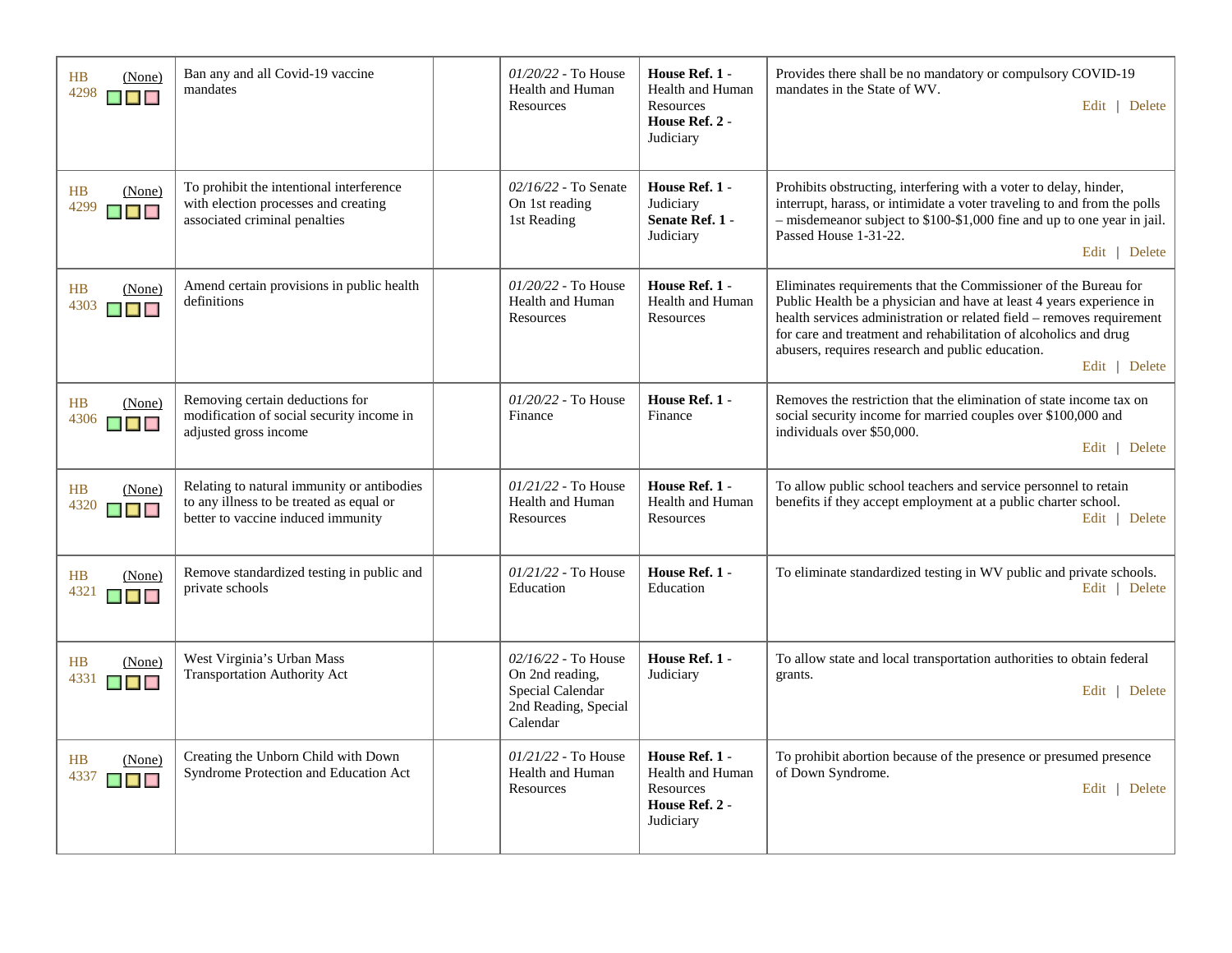| (None)<br>HB<br>4340<br>$\blacksquare$ $\blacksquare$                | Relating to maximizing the opportunity to<br>recover anatomical gifts for the purpose of<br>transplantation, therapy, research, or<br>education | $02/16/22$ - To House<br>On 1st reading,<br>Special Calendar<br>1st Reading, Special<br>Calendar | House Ref. 1 -<br><b>Health and Human</b><br>Resources<br>House Ref. 2 -<br>Judiciary               | To maximize the opportunity to recover anatomical gifts from<br>decedents for the purposes of transplantation, therapy, research or<br>education - requiring the hospital and medical examiner to cooperate<br>- spouse (unless divorce is pending) may provide permission -<br>DHHR (if guardian) may provide permission. Health & Human<br>Resources reported with amendment 1-26-22.<br>Edit   Delete   |
|----------------------------------------------------------------------|-------------------------------------------------------------------------------------------------------------------------------------------------|--------------------------------------------------------------------------------------------------|-----------------------------------------------------------------------------------------------------|------------------------------------------------------------------------------------------------------------------------------------------------------------------------------------------------------------------------------------------------------------------------------------------------------------------------------------------------------------------------------------------------------------|
| HB<br>(None)<br>4354<br>$\blacksquare$ $\blacksquare$                | Ban the Box Act                                                                                                                                 | 01/24/22 - To House<br>Workforce<br>Development                                                  | House Ref. 1 -<br>Workforce<br>Development<br>House Ref. 2 -<br>Judiciary                           | Ban the Box Act - prohibits public employers from asking applicants<br>to disclose criminal record.<br>Edit   Delete                                                                                                                                                                                                                                                                                       |
| HB<br>(None)<br>4356<br>▉▉                                           | Placing notation on drivers license or ID<br>cards regarding certain cognitive<br>disabilities                                                  | $01/24/22$ - To House<br>Technology and<br>Infrastructure                                        | House Ref. 1 -<br>Technology and<br>Infrastructure<br>House Ref. 2 -<br>Judiciary                   | To allow persons with medical conditions – to have it noted on their<br>driver's license - including autism, neurological disorder, brain<br>injury, neuroimmune condition, mental illness, seizure disorder &<br>others - "AUT" to denote autism and a caduceus staff for all others -<br>NOTE: caduceus staff is already used to denote organ donor on<br>driver's license.<br>Edit   Delete             |
| HB<br>(None)<br>4360<br>$\blacksquare$                               | Relating to WV Invests Grant Program<br>community service requirements                                                                          | 02/02/22 - To Senate<br>Education                                                                | House Ref. 1 -<br>Education<br>Senate Ref. 1 -<br>Education                                         | Adds 8 hours of military service to activities eligible to meet<br>community service requirement for the WV Invests Grant Program<br>and to replace repayment requirements. Committee Substitute Passed<br>House 2-1-22.<br>Edit   Delete                                                                                                                                                                  |
| (None)<br>HB<br>4363<br>$\blacksquare$                               | Allow teachers and service personnel in<br>public school to transfer to public charter<br>schools without losing their benefits                 | 01/24/22 - To House<br>Education                                                                 | House Ref. 1 -<br>Education<br>House Ref. 2 -<br>Finance                                            | To allow public school teachers and service personnel to retain<br>benefits if they accept employment at a public charter school.<br>Edit   Delete                                                                                                                                                                                                                                                         |
| HB<br>(None)<br>4365<br>$\blacksquare$ $\blacksquare$ $\blacksquare$ | Relating to discontinuing operation of<br>certain state long-term care facilities                                                               | 01/25/22 - To House<br>Government<br>Organization                                                | House Ref. 1 -<br>Government<br>Organization<br>House Ref. 2 -<br>Finance                           | To discontinue operation of the long-term care facilities operated by<br>the State including: Jackie Withrow Hospital; John Manchin, Sr.<br>Health Care Center; and Lakin Hospital. The bill refers to Hopemont<br>also in the paragraph saying the facilities will be closed but does not<br>include it in the list of facilities to discontinue operation effective<br>January 1, 2023.<br>Edit   Delete |
| HB<br>(None)<br>4369<br>$\blacksquare$                               | Update the telepsychology compact                                                                                                               | 02/09/22 - To Senate<br>Health and Human<br>Resources                                            | House Ref. 1 -<br>Health and Human<br>Resources<br>Senate Ref. 1 -<br>Health and Human<br>Resources | Similar to SB 214. Committee Substitute reported by Health &<br>Human Resources 2-2-22.<br>Edit   Delete                                                                                                                                                                                                                                                                                                   |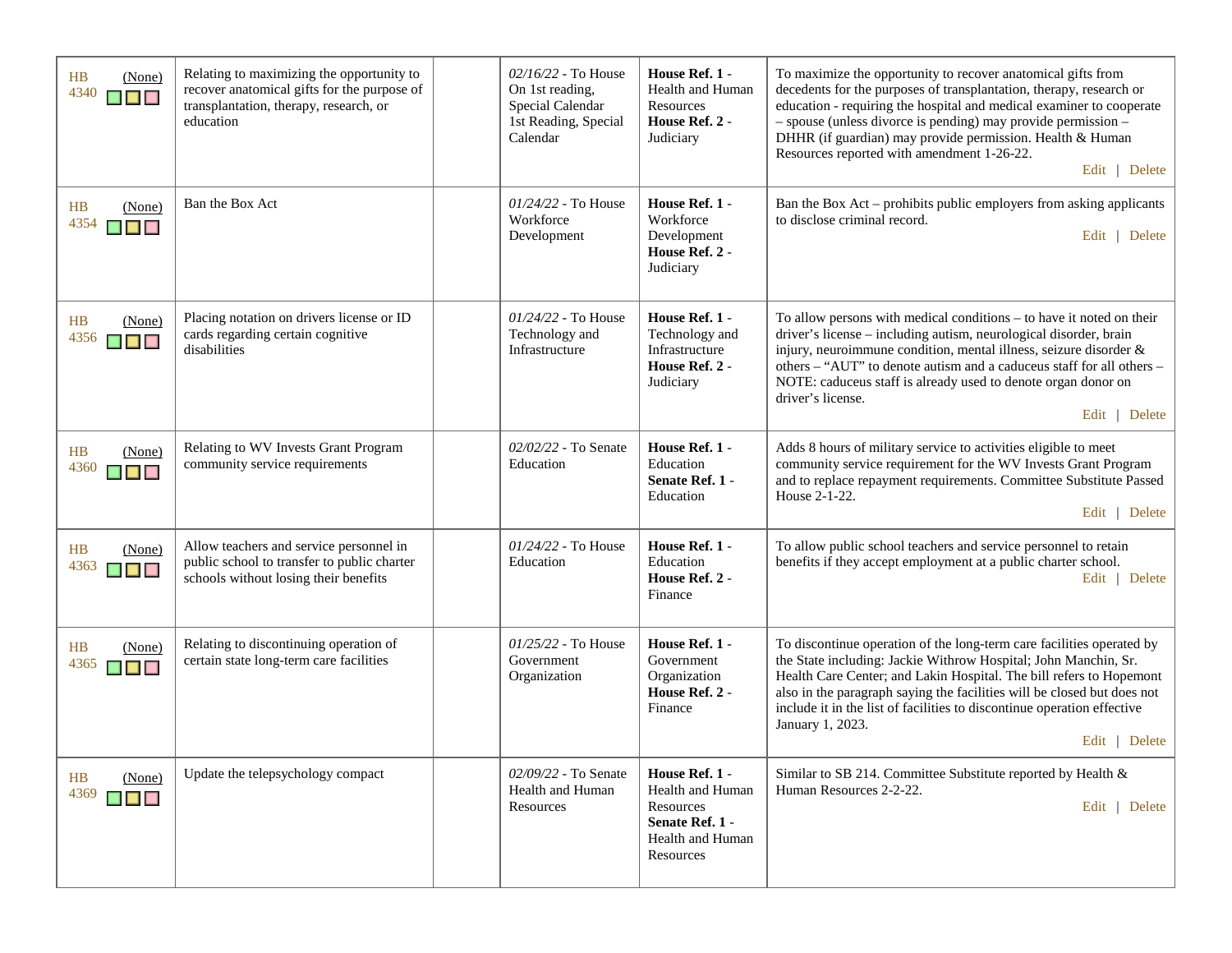| HB<br>(None)<br>4374<br>▉▉▉                                          | Relating to implementing a Medicaid state<br>plan amendment as necessary and<br>appropriate to effectuate a system of<br>certified community behavioral health<br>clinics | <b>SI</b><br>SB247 | $01/25/22$ - To House<br>Health and Human<br>Resources | House Ref. 1 -<br>Health and Human<br>Resources                                | Similar to SB 247<br>Edit   Delete                                                                                                                                                                                                                                                                                                                                                                                                                                                                                                                         |
|----------------------------------------------------------------------|---------------------------------------------------------------------------------------------------------------------------------------------------------------------------|--------------------|--------------------------------------------------------|--------------------------------------------------------------------------------|------------------------------------------------------------------------------------------------------------------------------------------------------------------------------------------------------------------------------------------------------------------------------------------------------------------------------------------------------------------------------------------------------------------------------------------------------------------------------------------------------------------------------------------------------------|
| HB<br>(None)<br>4377<br><b>K</b> E                                   | To update the involuntary commitment<br>process                                                                                                                           |                    | 01/25/22 - To House<br>Health and Human<br>Resources   | House Ref. 1 -<br>Health and Human<br>Resources<br>House Ref. 2 -<br>Judiciary | Bans commitment of individuals with sole diagnosis or epilepsy or<br>intellectual/developmental disability. The primary focus of this bill is<br>to expedite hearings by encouraging use of technology for hearings<br>and assessments.<br>Edit   Delete                                                                                                                                                                                                                                                                                                   |
| HB<br>(None)<br>4378<br>$\blacksquare$ $\blacksquare$ $\blacksquare$ | To dissolve the West Virginia School<br><b>Building Authority</b>                                                                                                         |                    | $01/25/22$ - To House<br>Education                     | House Ref. 1 -<br>Education<br>House Ref. 2 -<br>Finance                       | Creates the Office of School Rehabilitation and Construction,<br>merging the powers and authority of the School Building Authority<br>into the Office of School Rehabilitation and Construction, removing<br>gubernatorial appointments, and dissolving the School Building<br>Authority.<br>Edit   Delete                                                                                                                                                                                                                                                 |
| HB<br>(None)<br>4389<br>$\blacksquare$                               | Relating to repealing school innovation<br>zones provisions superseded by<br>Innovation in Education Act                                                                  |                    | 02/10/22 - To Senate<br>Education                      | House Ref. 1 -<br>Education<br>Senate Ref. 1 -<br>Education                    | Removes School Innovation Zones Act provisions that were<br>superseded by enactment of the Innovation In Education Act in 2016,<br>updates exceptions to statutes that previously granted to schools to<br>reflect changes in underlying circumstances and provides for<br>exceptions which may be granted to Innovation in Education schools<br>and school systems, and lists those schools, and the process for the<br>state board and LOCEA to recommend exceptions to statutes.<br>Committee Substitute reported by Education 2-3-22.<br>Edit   Delete |
| HB<br>(None)<br>4391<br>$\blacksquare$ $\blacksquare$ $\blacksquare$ | Relating generally to school nurses                                                                                                                                       |                    | 02/01/22 - To House<br>Finance                         | House Ref. 1 -<br>Education<br>House Ref. 2 -<br>Finance                       | Requires counties to employ nurses in proportion to the student<br>population - requires each county to have at least one school nurse;<br>allows licensed practical nurses supervised by a registered<br>professional nurse to be counted as nurse; and requires that the<br>registered professional nurse of a county complete a needs<br>assessment.<br>Edit   Delete                                                                                                                                                                                   |
| HB<br>(None)<br>4393<br>▉▉▉                                          | To increase the managed care tax if the<br>managed care organization receives a rate<br>increase                                                                          |                    | 02/10/22 - To House<br>Finance                         | House Ref. 1 -<br>Health and Human<br>Resources<br>House Ref. 2 -<br>Finance   | Increases the managed care tax if the managed care organization<br>receives a rate increase and eliminates the tax effective June 30,<br>2024.<br>Edit   Delete                                                                                                                                                                                                                                                                                                                                                                                            |
| HB<br>(None)<br>4402<br>$\blacksquare$                               | Creating the Prevention Through K-12<br><b>Education Act</b>                                                                                                              |                    | 01/26/22 - To House<br>Health and Human<br>Resources   | House Ref. 1 -<br>Health and Human<br>Resources<br>House Ref. 2 -              | Clarifies the manner of instruction for comprehensive drug<br>awareness and prevention programs for students in grades K through<br>12 including classroom lectures, hands-on laboratory work, and field<br>trips to corrections facilities, morgues, funeral homes, and/or<br>substance abuse rehabilitation centers.                                                                                                                                                                                                                                     |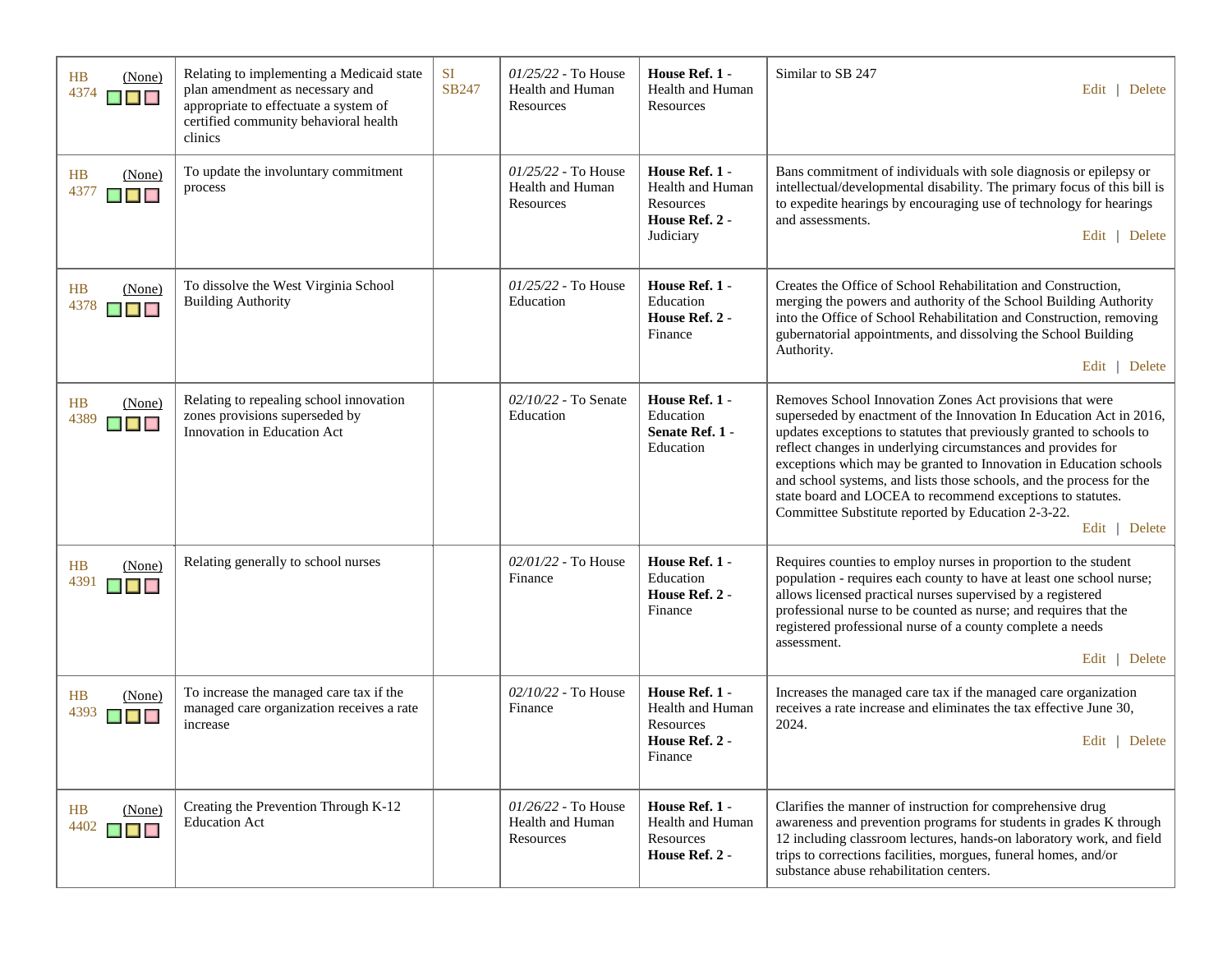|                                                                      |                                                                                                                                                                                                       |                           |                                                        | Education                                                                      | Edit   Delete                                                                                                                                                                                                                                                                                                                                                                                                                                              |
|----------------------------------------------------------------------|-------------------------------------------------------------------------------------------------------------------------------------------------------------------------------------------------------|---------------------------|--------------------------------------------------------|--------------------------------------------------------------------------------|------------------------------------------------------------------------------------------------------------------------------------------------------------------------------------------------------------------------------------------------------------------------------------------------------------------------------------------------------------------------------------------------------------------------------------------------------------|
| HB<br>(None)<br>4407<br>$\blacksquare$ $\blacksquare$ $\blacksquare$ | Requiring photo identification for mail in<br>ballots                                                                                                                                                 |                           | $01/26/22$ - To House<br>Judiciary                     | House Ref. 1 -<br>Judiciary                                                    | Requires absentee ballot returned by voter to include a copy of the<br>individual's "valid identifying document" (photo ID) placed inside<br>Ballot Envelope No. 2, and kept separate and not included inside the<br>secrecy envelope with the individual's ballot to ensure the voter<br>anonymity or provided in person or via email to the County Clerk.<br>Absentee ballots submitted without a valid photo ID will be<br>challenged.<br>Edit   Delete |
| HB<br>(None)<br>4412<br>▉▉▉                                          | Collecting a tax from manufacturers and<br>distributors of opium and opiate drugs to<br>be used for funding addiction and<br>prevention                                                               |                           | $01/26/22$ - To House<br>Health and Human<br>Resources | House Ref. 1 -<br>Health and Human<br>Resources<br>House Ref. 2 -<br>Finance   | Creates a 10 cent tax on each opium, opiate and Schedule II drug<br>sold to pharmacies in this state to fund drug treatment programs<br>through the Ryan Brown Addiction Prevention and Recovery Fund.<br>Edit   Delete                                                                                                                                                                                                                                    |
| HB<br>(None)<br>4414<br>$\blacksquare$ $\blacksquare$                | Prohibit requiring Covid-19 vaccine or<br>booster shot to attend in person classes at<br>colleges and universities                                                                                    |                           | $01/26/22$ - To House<br>Health and Human<br>Resources | House Ref. 1 -<br>Health and Human<br>Resources<br>House Ref. 2 -<br>Education | Prohibits colleges and universities in West Virginia from requiring<br>the COVID-19 vaccine or associated booster shot as a prerequisite<br>for attending in-person class.<br>Edit   Delete                                                                                                                                                                                                                                                                |
| HB<br>(None)<br>4495<br>$\blacksquare$ $\blacksquare$ $\blacksquare$ | Allowing professional nurses and advance<br>practice registered nurses, or the<br>equivalent, to practice in West Virginia,<br>provided that they are licensed in another<br>state                    | <b>SI</b><br><b>SB518</b> | 02/02/22 - To House<br>Health and Human<br>Resources   | House Ref. 1 -<br>Health and Human<br>Resources                                | Similar to SB 518<br>Edit   Delete                                                                                                                                                                                                                                                                                                                                                                                                                         |
| HB<br>(None)<br>4500<br>$\blacksquare$ $\blacksquare$                | Combining the offices of the West<br>Virginia State Americans with Disabilities<br>Act Office and the West Virginia Equal<br>Employment Opportunity Office within<br>the Department of Administration | <b>SI</b><br>SB522        | 02/02/22 - To House<br>Government<br>Organization      | House Ref. 1 -<br>Government<br>Organization                                   | Similar to SB 522<br>Edit   Delete                                                                                                                                                                                                                                                                                                                                                                                                                         |
| HB<br>(None)<br>4503                                                 | Related to revocation of school personnel<br>certification or licensure                                                                                                                               | <b>SI</b><br><b>SB535</b> | 02/02/22 - To House<br>Education                       | House Ref. 1 -<br>Education<br>House Ref. 2 -<br>Judiciary                     | Similar to SB 535<br>Edit   Delete                                                                                                                                                                                                                                                                                                                                                                                                                         |
| H B<br>(None)<br>4514<br>▉▊▊                                         | Mandating county commissions develop<br>emergency absentee voting procedures                                                                                                                          |                           | 02/02/22 - To House<br>Political<br>Subdivisions       | House Ref. 1 -<br>Political<br>Subdivisions<br>House Ref. 2 -<br>Judiciary     | Requires every county commission to adopt emergency absentee<br>ballot policy.<br>Edit   Delete                                                                                                                                                                                                                                                                                                                                                            |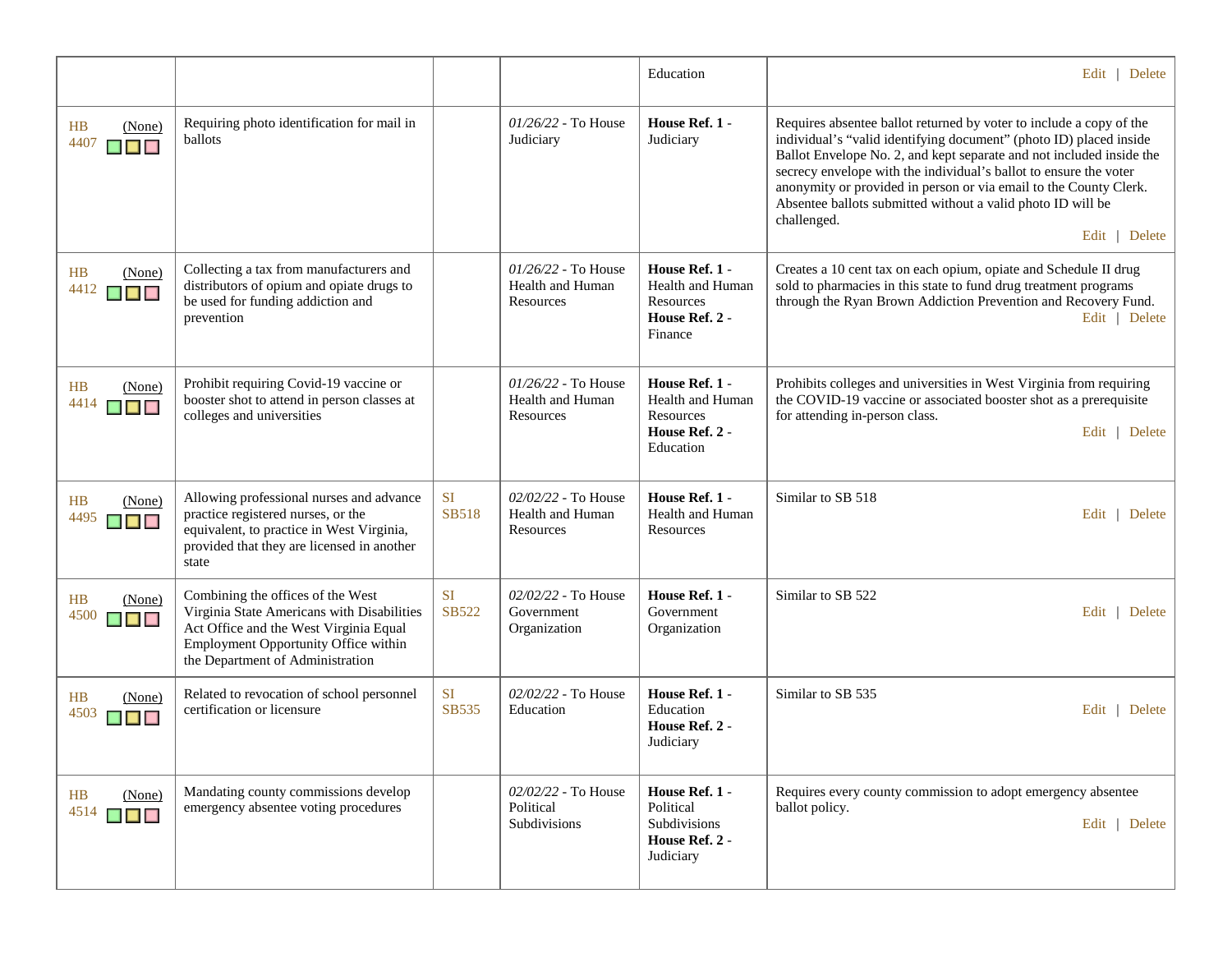| HB<br>(None)<br>4516<br>$\blacksquare$ $\blacksquare$ $\blacksquare$ | To require medication-assisted treatment<br>programs to have written policies<br>concerning community relations                                                 |                           | 02/02/22 - To House<br>Political<br>Subdivisions                | House Ref. 1 -<br>Political<br>Subdivisions<br>House Ref. 2 -<br>Health and Human<br>Resources       | Requires medically-assisted treatment programs to have written<br>policies to minimize the negative impact the program may have on a<br>community – requiring a public notice of intent to locate at a<br>particular location - establish and maintain communication with a<br>community leader to foster good community relations.<br>Edit   Delete |
|----------------------------------------------------------------------|-----------------------------------------------------------------------------------------------------------------------------------------------------------------|---------------------------|-----------------------------------------------------------------|------------------------------------------------------------------------------------------------------|------------------------------------------------------------------------------------------------------------------------------------------------------------------------------------------------------------------------------------------------------------------------------------------------------------------------------------------------------|
| HB<br>(None)<br>4518<br>$\blacksquare$                               | Relating to automatic voter registration                                                                                                                        |                           | 02/02/22 - To House<br>Judiciary                                | House Ref. 1 -<br>Judiciary                                                                          | Prohibiting any state or local government, employer, or contractor<br>from automatically registering anyone to vote without explicit<br>written consent and an appropriate state or federal registration form.<br>Edit   Delete                                                                                                                      |
| HB<br>(None)<br>4521<br>$\blacksquare$                               | To establish minimum training<br>requirements for law enforcement officials<br>on interacting effectively with people with<br>Alzheimer's or other dementias    | <b>SI</b><br><b>SB570</b> | 02/02/22 - To House<br>Health and Human<br>Resources            | House Ref. 1 -<br><b>Health and Human</b><br>Resources<br>House Ref. 2 -<br>Judiciary                | Similar to SB 570<br>Edit   Delete                                                                                                                                                                                                                                                                                                                   |
| HB<br>(None)<br>4529<br>$\blacksquare$                               | Supplementing and amending the<br>appropriations of public moneys to the<br>DHHR, Consolidated Medical Services<br>Fund                                         | <b>SI</b><br><b>SB528</b> | 02/03/22 - To House<br>Finance                                  | House Ref. 1 -<br>Finance                                                                            | Similar to SB 528<br>Edit   Delete                                                                                                                                                                                                                                                                                                                   |
| HB<br>(None)<br>4533<br>$\blacksquare$ $\blacksquare$ $\blacksquare$ | Relating to increasing annual salaries of<br>certain employees of the state                                                                                     | <b>SI</b><br><b>SB531</b> | $02/03/22$ - To House<br>Finance                                | House Ref. 1 -<br>Finance                                                                            | Similar to SB 531<br>Edit $\vert$<br>Delete                                                                                                                                                                                                                                                                                                          |
| HB<br>(None)<br>4535<br>$\blacksquare$                               | Repeal section relating to school<br>attendance and satisfactory academic<br>progress as conditions of licensing for<br>privilege of operation of motor vehicle |                           | 02/14/22 - To Senate<br>Education                               | House Ref. 1 -<br>Government<br>Organization<br>Senate Ref. 1 -<br>Education                         | Removes the requirement of school attendance and satisfactory<br>progress as a condition of getting a driver's license.<br>Edit   Delete                                                                                                                                                                                                             |
| HB<br>(None)<br>4543<br>$\blacksquare$                               | To eliminate restrictions on voting rights<br>for formerly incarcerated individuals                                                                             | SI<br><b>SB488</b>        | 02/03/22 - To House<br>Select Committee on<br>Jails and Prisons | House Ref. 1 -<br>Jails and Prisons,<br><b>Select Committee</b><br>on<br>House Ref. 2 -<br>Judiciary | Similar to SB 488<br>Edit   Delete                                                                                                                                                                                                                                                                                                                   |
| HB<br>(None)<br>4544<br>$\blacksquare$ $\blacksquare$                | Relating to the Neighborhood Investment<br>Program                                                                                                              | <b>SI</b><br><b>SB478</b> | 02/03/22 - To House<br>Finance                                  | House Ref. 1 -<br>Finance                                                                            | Similar to SB 478<br>Edit   Delete                                                                                                                                                                                                                                                                                                                   |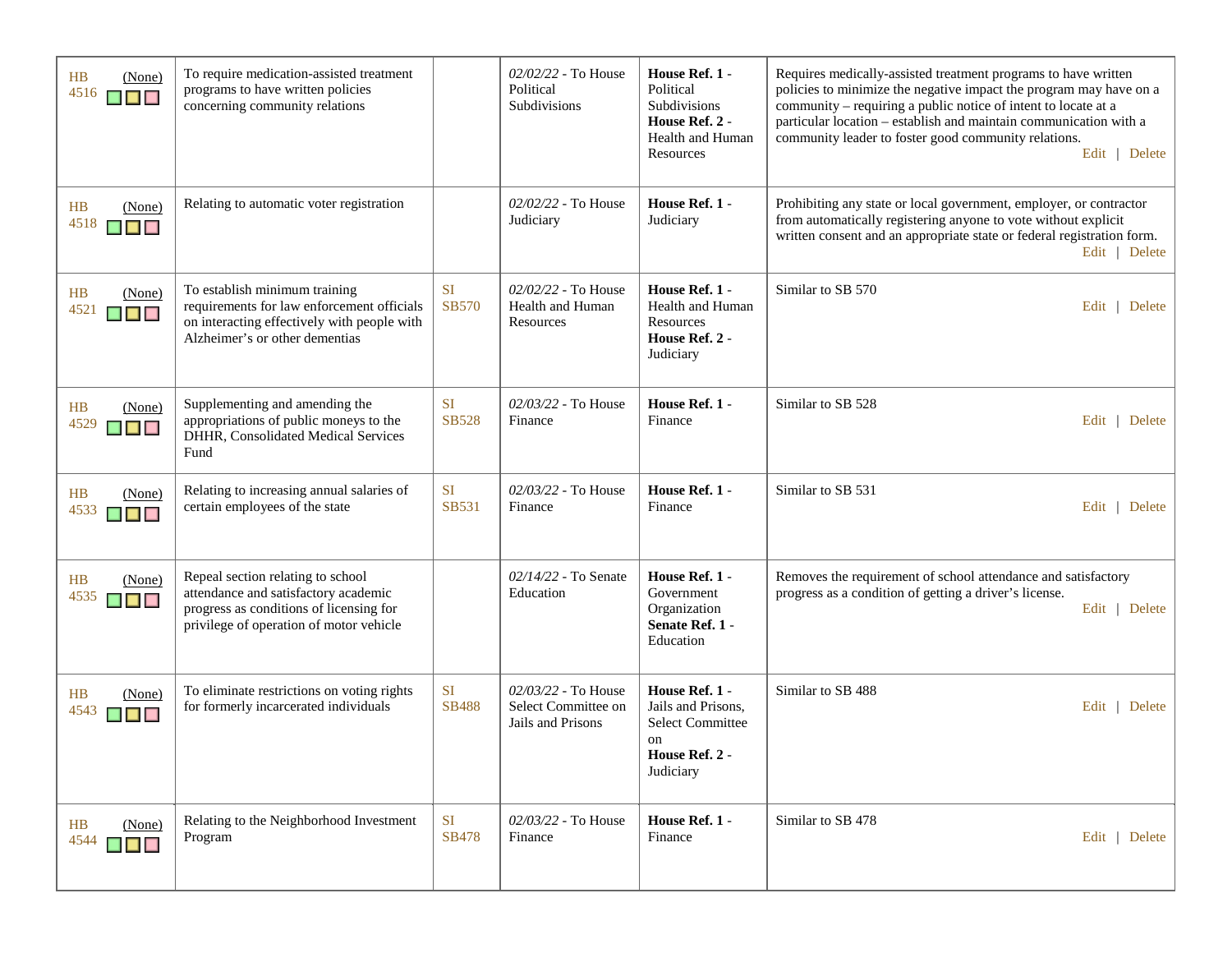| HB<br>(None)<br>4545<br>$\blacksquare$                | Require annual inspections of all public<br>K-12 schools by private contractors                                                                           |                    | 02/03/22 - To House<br>Education                                                                 | House Ref. 1 -<br>Education                              | Requires county boards of education to obtain an annual inspection<br>of all schools by a qualified provider of building and facilities<br>inspections with demonstrable training and experience with the<br>standards set by the American Society for Testing and Materials,<br>International Building Code, and National Fire Protection<br>Association. (nothing about ADA standards or accessibility)<br>Edit   Delete      |
|-------------------------------------------------------|-----------------------------------------------------------------------------------------------------------------------------------------------------------|--------------------|--------------------------------------------------------------------------------------------------|----------------------------------------------------------|---------------------------------------------------------------------------------------------------------------------------------------------------------------------------------------------------------------------------------------------------------------------------------------------------------------------------------------------------------------------------------------------------------------------------------|
| HB<br>(None)<br>4549<br>$\blacksquare$                | Exempt current facilities covered under<br>Chapter 16, Article 2 from "Certificate of<br>Need" requirements                                               |                    | 02/03/22 - To House<br>Health and Human<br>Resources                                             | House Ref. 1 -<br>Health and Human<br>Resources          | Removes the CON requirement from health care facilities in<br>existence prior to January 1, 2022 including but not limited to<br>hospitals, clinics, nursing homes, doctors offices, urgent care,<br>emergency room, trauma center.<br>Edit   Delete                                                                                                                                                                            |
| HB<br>(None)<br>4556<br>$\blacksquare$ $\blacksquare$ | Video and audio recordings in self-<br>contained classrooms                                                                                               |                    | 02/15/22 - To House<br>Finance                                                                   | House Ref. 1 -<br>Education<br>House Ref. 2 -<br>Finance | To increase monitoring of special education classrooms by requiring<br>audio recording devices in the restroom of self-contained<br>classrooms.<br>Edit   Delete                                                                                                                                                                                                                                                                |
| <b>HB</b><br>(None)<br>4562<br>▉▉▉                    | Relating generally to the suspension and<br>dismissal of school personnel by board<br>and the appeals process                                             |                    | $02/16/22$ - To House<br>On 2nd reading,<br>Special Calendar<br>2nd Reading, Special<br>Calendar | House Ref. 1 -<br>Judiciary                              | Proves that school personnel being investigated for conduct alleged<br>to jeopardize health, safety or welfare of students be suspended,<br>placed on administrative leave, or reassigned to duties without direct<br>interaction with students.<br>Edit   Delete                                                                                                                                                               |
| HB<br>(None)<br>4572<br>$\blacksquare$ $\blacksquare$ | Authorizing long term care facilities to<br>increase their number of beds on<br>certificate of need by 5% so long as those<br>beds are filled by veterans |                    | 02/08/22 - To House<br>Health and Human<br>Resources                                             | House Ref. 1 -<br>Health and Human<br>Resources          | To exempt the requirement of a certificate of need for a long-term<br>health care facility that increases the number of beds by five percent<br>for occupation by veterans.<br>Edit   Delete                                                                                                                                                                                                                                    |
| HB<br>(None)<br>4573<br>$\blacksquare$                | Relating to removing the Certificate of<br>Need moratorium on opioid treatment<br>facilities                                                              |                    | 02/08/22 - To House<br>Health and Human<br>Resources                                             | House Ref. 1 -<br>Health and Human<br>Resources          | To eliminate the Certificate of Need Mortarium on opioid treatment<br>programs.<br>Edit   Delete                                                                                                                                                                                                                                                                                                                                |
| HB<br>(None)<br>4574<br>▉▉                            | Creating the "West Virginia Workforce<br>Resiliency Act"                                                                                                  | <b>SI</b><br>SB582 | 02/08/22 - To House<br>Government<br>Organization                                                | House Ref. 1 -<br>Government<br>Organization             | To establish an office within the Office of the Governor, including<br>Workforce Resiliency Officer, to coordinate workforce development,<br>job training, education, and related programs and initiatives across<br>agencies and entities to continue to grow West Virginia's workforce<br>and to provide greater options for West Virginians seeking work and<br>West Virginia businesses seeking employees.<br>Edit   Delete |
| HB<br>(None)<br>4579<br>$\blacksquare$ $\blacksquare$ | Relating to public school personnel                                                                                                                       |                    | 02/08/22 - To House<br>Education                                                                 | House Ref. 1 -<br>Education<br>House Ref. 2 -<br>Finance | The bill prohibits regular classroom teachers and special education<br>classroom teachers required to participate an individualized<br>education program committee from being required to prepare or<br>reduce to writing the individualized education program plan.<br>Edit   Delete                                                                                                                                           |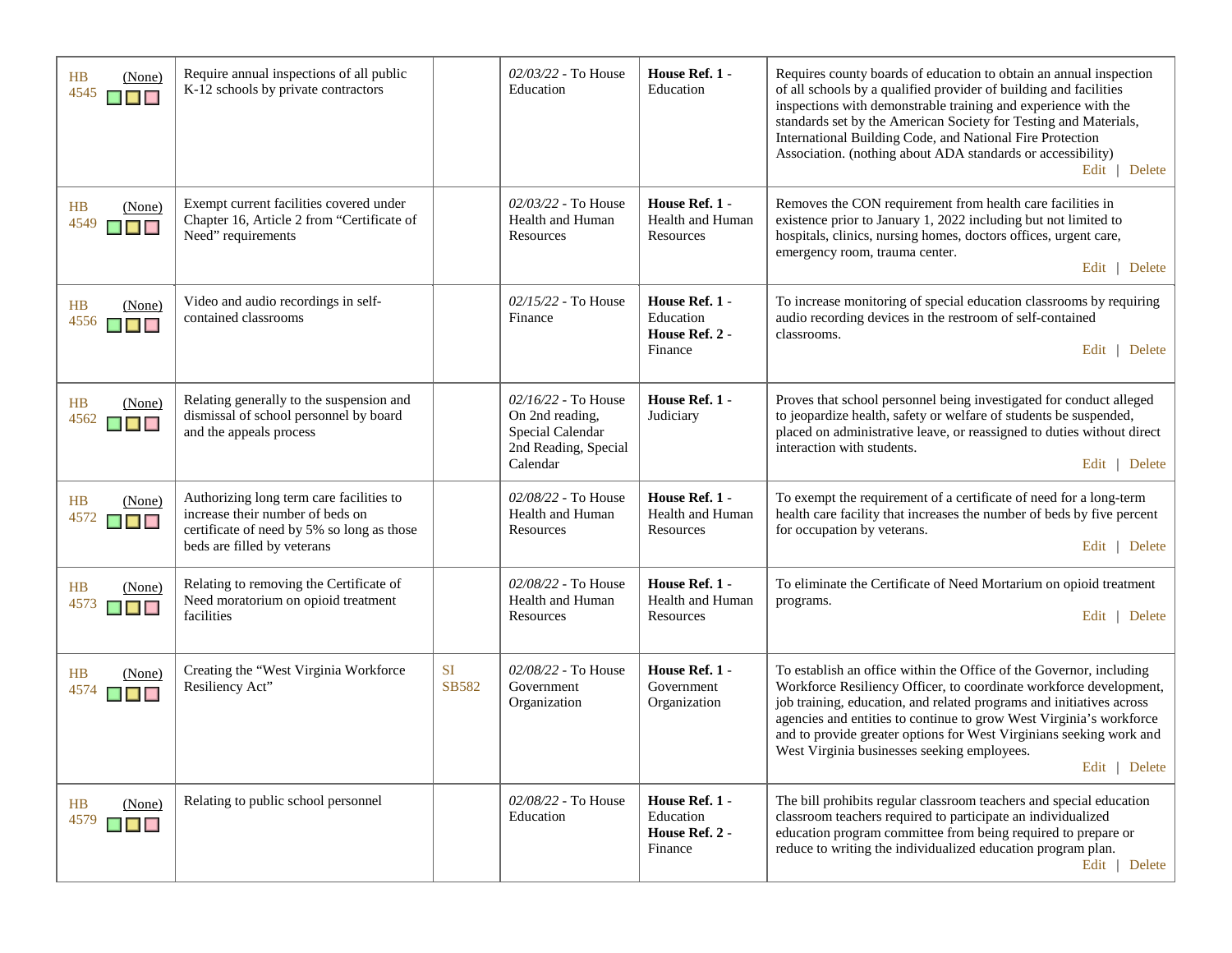| <b>HB</b><br>(None)<br>4607<br>▉▉▉     | To remove opioid treatment programs<br>from requiring a certificate of need                                                                          | 02/10/22 - To House<br>Health and Human<br>Resources   | House Ref. 1 -<br><b>Health and Human</b><br>Resources                         | Removes the requirement that an opioid treatment program have a<br>certificate of need.<br>Edit   Delete                                                                                                                                                                                                                                                                                                                                                                                                                                                          |
|----------------------------------------|------------------------------------------------------------------------------------------------------------------------------------------------------|--------------------------------------------------------|--------------------------------------------------------------------------------|-------------------------------------------------------------------------------------------------------------------------------------------------------------------------------------------------------------------------------------------------------------------------------------------------------------------------------------------------------------------------------------------------------------------------------------------------------------------------------------------------------------------------------------------------------------------|
| HB<br>(None)<br>4609<br>$\blacksquare$ | Relating to establishing the services that<br>shall be provided by the traumatic brain<br>injury waiver program                                      | $02/10/22$ - To House<br>Health and Human<br>Resources | House Ref. 1 -<br>Health and Human<br>Resources                                | Details the specific services that are provided by the traumatic brain<br>injury waiver.<br>Edit   Delete                                                                                                                                                                                                                                                                                                                                                                                                                                                         |
| HB<br>(None)<br>4610<br>$\blacksquare$ | Workplace Violence Prevention for Health<br>Care and Social Service Workers Act                                                                      | 02/10/22 - To House<br>Health and Human<br>Resources   | House Ref. 1 -<br>Health and Human<br>Resources<br>House Ref. 2 -<br>Judiciary | Add a note.                                                                                                                                                                                                                                                                                                                                                                                                                                                                                                                                                       |
| HB<br>(None)<br>4611<br>▉▉▉            | Providing an exception to the<br>requirements for voters to present a valid<br>identifying document when appearing in<br>person to vote at the polls | 02/10/22 - To House<br>Government<br>Organization      | House Ref. 1 -<br>Government<br>Organization<br>House Ref. 2 -<br>Judiciary    | Provides an exception to the requirements for voters to present a<br>valid identifying document when appearing in person to vote at the<br>polls; permits the transfer by the Division of Motor Vehicles to the<br>Secretary of State of electronic images of registered voters issued a<br>driver's license or other photographic identification card; and<br>requires poll worker to permit voters whose respective images in the<br>poll books are truly an image of the voter appearing in person to vote<br>at the polls without challenge.<br>Edit   Delete |
| HB<br>(None)<br>4620<br><b>K E K</b>   | Providing options to vaccinations and<br>mask requirements as a condition to entry<br>of schools                                                     | 02/10/22 - To House<br>Health and Human<br>Resources   | House Ref. 1 -<br>Health and Human<br>Resources<br>House Ref. 2 -<br>Judiciary | This bill makes all immunizations (including COVID-10<br>vaccinations) optional, at the discretion of parents/guardians, in K-12<br>public schools and at the discretion of the student in colleges and<br>prohibits mask mandates.<br>Edit   Delete                                                                                                                                                                                                                                                                                                              |
| HB<br>(None)<br>4625<br>$\blacksquare$ | To remove Medicare or Medicaid-certified<br>facilities from COVID-19 immunization<br>exemption requirements                                          | $02/10/22$ - To House<br>Health and Human<br>Resources | House Ref. 1 -<br>Health and Human<br>Resources                                | Provides that "Covered employer" may not include any Medicare or<br>Medicaid-certified facilities which are subject to enforceable federal<br>regulations contrary to the requirements of this section prohibiting<br>requirements for COVID-19 vaccinations.<br>Edit   Delete                                                                                                                                                                                                                                                                                    |
| HB<br>(None)<br>$4648$ $\Box$          | Providing protections for exceptional<br>children in public schools                                                                                  | 02/11/22 - To House<br>Education                       | House Ref. 1 -<br>Education<br>House Ref. 2 -<br>Finance                       | Similar to 4556<br>Edit   Delete                                                                                                                                                                                                                                                                                                                                                                                                                                                                                                                                  |
| HB<br>(None)<br>4649<br>$\blacksquare$ | Transferring the operations of the West<br>Virginia Children's Health Insurance                                                                      | 02/11/22 - To House<br>Health and Human<br>Resources   | House Ref. 1 -<br><b>Health and Human</b>                                      | Transfers the operations of the West Virginia Children's Health<br>Insurance Program to the Bureau for Medical Services and delegates                                                                                                                                                                                                                                                                                                                                                                                                                             |